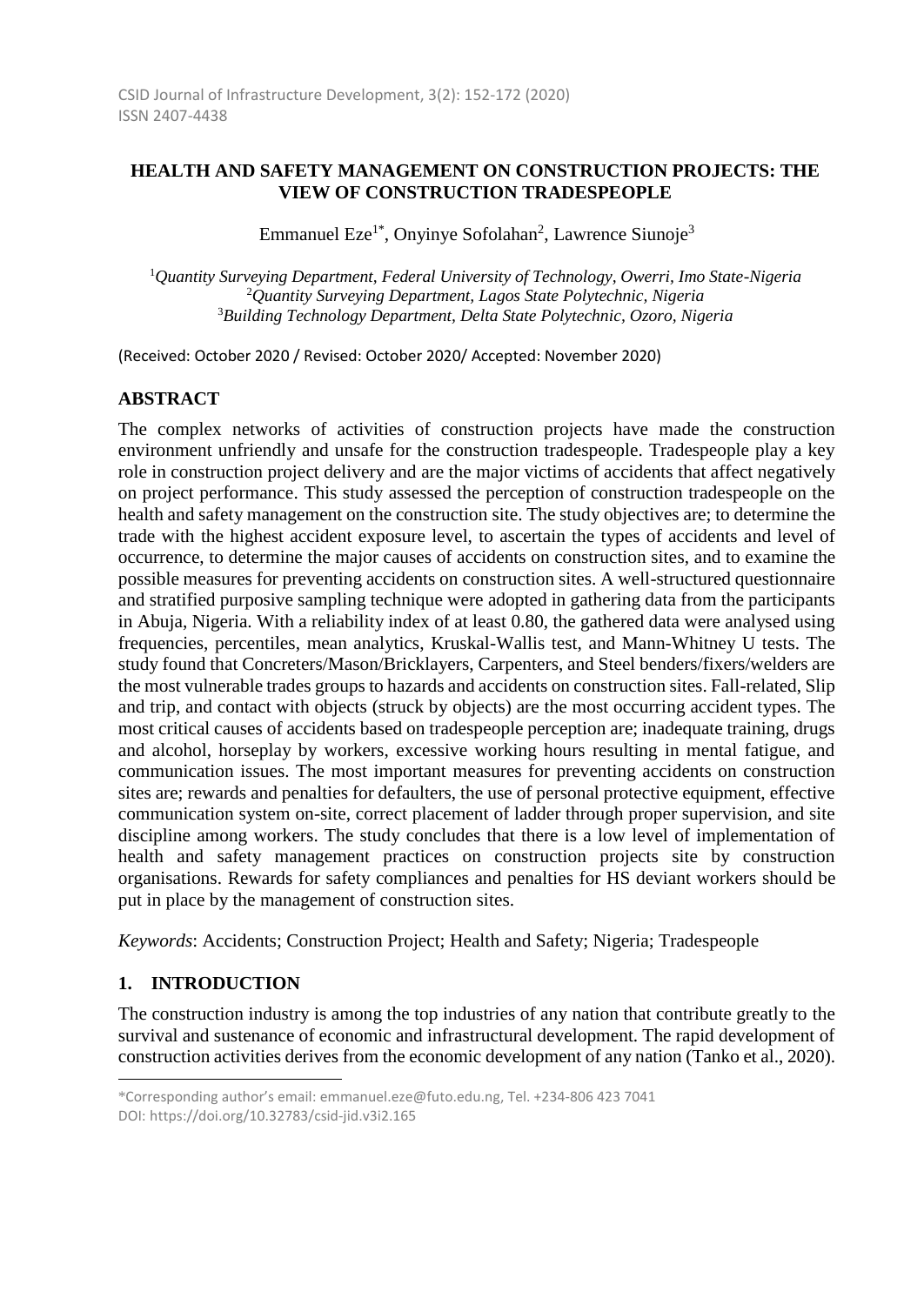Eze et al. (2017) described the industry as the economic prime mover and the bedrock of the survival of economies. Despite the immense importance of the industry in bringing about rapid growth and development, its activities have been confirmed to contribute to a very high level of accidents and fatality relative to other industries (Chen et al., 2020).

The industry has a long-standing poor performance record of health and safety. This has been blamed on the complexity, multiple stakeholders, dynamic operational environment, and organisational arrangements of construction projects, which have regularly resulted in accidents and injuries to workers (Chen et al., 2020). Odeyinka et al. (2006) submitted that hazards and risk control has been made more difficult due to the frequent dynamics in technology, construction techniques, construction materials, clients' demands, and work environment. Health and safety issues on construction sites are a global problem (Zhou et al., 2013), and this has given rise to poor project time, cost, and quality performance, with numerous claims and disputes. The occurrence of accidents could lead to a temporary stoppage of work, which could result in delays, damage to finished work, an increase in operating cost, and quality issues.

Like other developing countries of the world, the Nigerian construction industry is dominated by 78% indigenous small and medium-sized construction organisations (Tunji-Olayeni et al., 2018). These firms are predisposed to several forces both from their external and internal environments. The influence of these forces is more on the SMEs because of their characteristics and management style, which make them suffer higher HS deviance practices when compared to the large and mostly foreign multi-national construction organisations. The health and safety performance of construction organisations in the construction industry of Nigeria is poor. This is evident in the submission of Okoye (2018). It was posited that in Nigeria, construction tradespeople are still being exposed to injuries, disease, and fatalities. In spite of the level of technological advancement and level of professionalism in the construction industries in this 21st century. Similarly, Williams (2019) confirmed that the spate of accidents and fatalities occurrences is still high in Nigeria. Furthermore, Umeokafor et al.(2014) found that HS provisions and conventions are poorly implemented, and Idoro (2008) accentuates that there is the absence of policies approved for HS in the construction industry of Nigeria. These make health and safety to be left to the hands of contractors and their employees, who are constantly being under pressure to deliver at the expense of their safety in a hazard-laden environment and conditions. According to the submission of Udo et al. (2016), construction activities are carried out in the open and exposed atmosphere. In addition, Khosravi et al. (2014) submitted that construction workers discharge their assignments in an unsafe and unhealthy environment which could result in a decline in productivity.

There are a lot of extant studies on health and safety on construction projects that sampled construction professionals, consultants, clients, or contractors (Abas et al., 2020; Agyekum et al., 2018; Belayutham & Ibrahim, 2019; Chen et al., 2020; Mohammed et al., 2015; Williams et al., 2019). While only a limited number of them sampled construction tradespeople (artisans, craftsmen, operatives), who are the set of workers carrying out the actual building production work (Kukoyi & Smallwood, 2017; Okoye, 2018; Tanko et al., 2020). Kukoyi & Smallwood (2017) carried out a qualitative study of Health and Safety (H&S) Construction Practices in Lagos. The study explored the perceptions of mainly production workers (ironworkers, masons, carpenters, roofers, and electricians) engaged in construction projects regarding H&S on construction sites. The study reported that productive activities on construction sites as hazardous and risky, and there is a lack of understanding of the use of PPE. This study which took place in Lagos only sampled 5 participants and sample questions covered H&S training, risk awareness, use of PPE, and employee and management interactions as regards H&S. Okoye (2018) assessed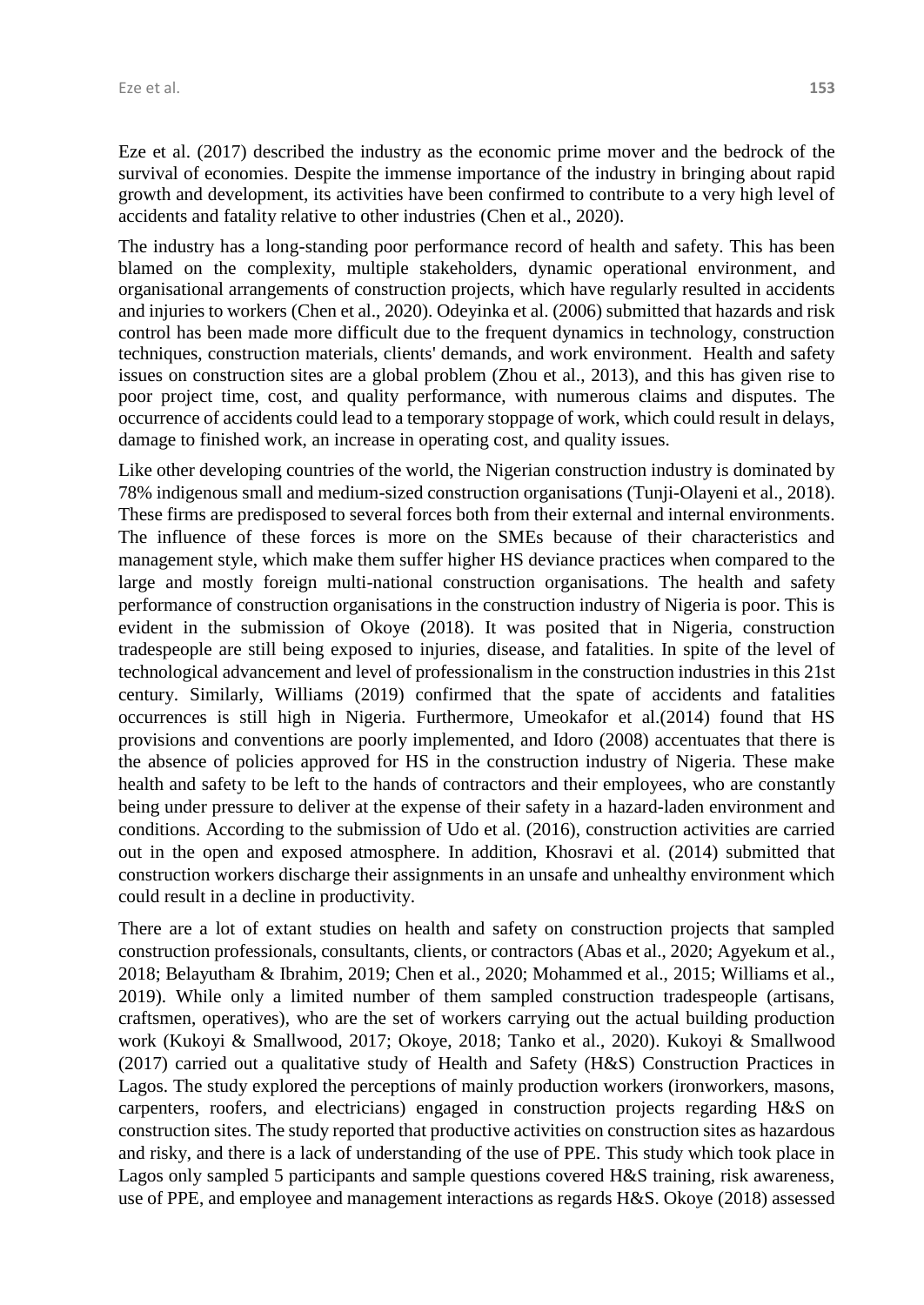the occupational Health and Safety Risk Levels of Building Construction Trades in Nigeria. The study used simple random sampling and focused on identifying the sources, frequency, and magnitude of risks inherent in the activities of various building construction trades within the Anambra state. The study found that the level of occurrence, magnitude, and impact of the safety risk factors differs across building trades. While this study is limited a state, it types of accidents and measures for preventing accident on site were ignored in the sampling. In Malaysia, Tanko et al. (2020) adopted a mixed-method research approach in investigating compliance with the Use of Personal Protective Equipment (PPE) on Construction Sites in Johor. The study, which focused only on PPE compliance found that, there is a high awareness but low compliance level of the use of PPE by construction workers in the study area.

The majority of these studies ignored the construction tradespeople who are the most critical sitebased workers that are often the victims of safety failures. The limited number of studies that sampled construction tradespeople on HS related issues was carried out in a different region or states in Nigeria. Furthermore, there are limited studies that have sampled construction tradespeople on HS practices in the study area of this present study. It is based on these that this study assesses the perception of construction tradespeople on the health and safety management on the construction site. The main objectives of this study are; 1) to determine the trade with the highest accident exposure level, 2) to ascertain the types of accidents and level of occurrence, 3) to determine the major causes of accidents on construction site, and 4) to examine the possible measures for preventing accidents on construction sites. The proper HS management practices on construction sites entail identification of the causes of accidents, proffering possible solutions to preventing or minimising their occurrences; so that the work environment will be safe and healthy for the site workers. Knowing the major causes of accidents and the exposure level of construction site workers will help in their assessment and responses in terms of eliminating them. This would lead to an improvement in the health and safety performance of construction projects. Aghimien et al. (2019) submitted that Health and safety issue are among the components of the social dimension of sustainable construction project delivery. Thus, this study contributes to the social dimension of sustainability and complements the environmental and economic dimensions of sustainable construction.

# **2. LITERATURE REVIEW**

# **2.1. Construction Tradespeople and Accident Exposure**

In the context of this study, construction tradespeople include craftsmen, artisans, and other site operatives that are different from the built environment professional and experts. Tradespeople are workers with trade specialisations where work experience requires training on the job; due to modernization and to avoid gender bias, it is more fashionable to use the term 'tradespeople' (Ugulu et al., 2019). They include skilled carpenters, masons, plumbers, plasterers, painters, and glaziers. Eze et al. (2017) submitted that construction artisans, craftsmen, or operatives are the categories of construction field workers that are physically and directly involved in the execution of the works and production of the finished buildings and other construction-related structures. This set of workers forms the main construction site workers that are commonly engaged by all categories of construction organisations. Thus, the productivity of construction projects and the performance of construction organisations are dependent on the tradespeople. Construction tradespeople are very essential in the delivery of construction projects be it civil and/or building projects. This is because their inputs in the installations and assembly of building materials and components have an impact on the time, cost, and quality of the final product (Afolabi et al., 2018).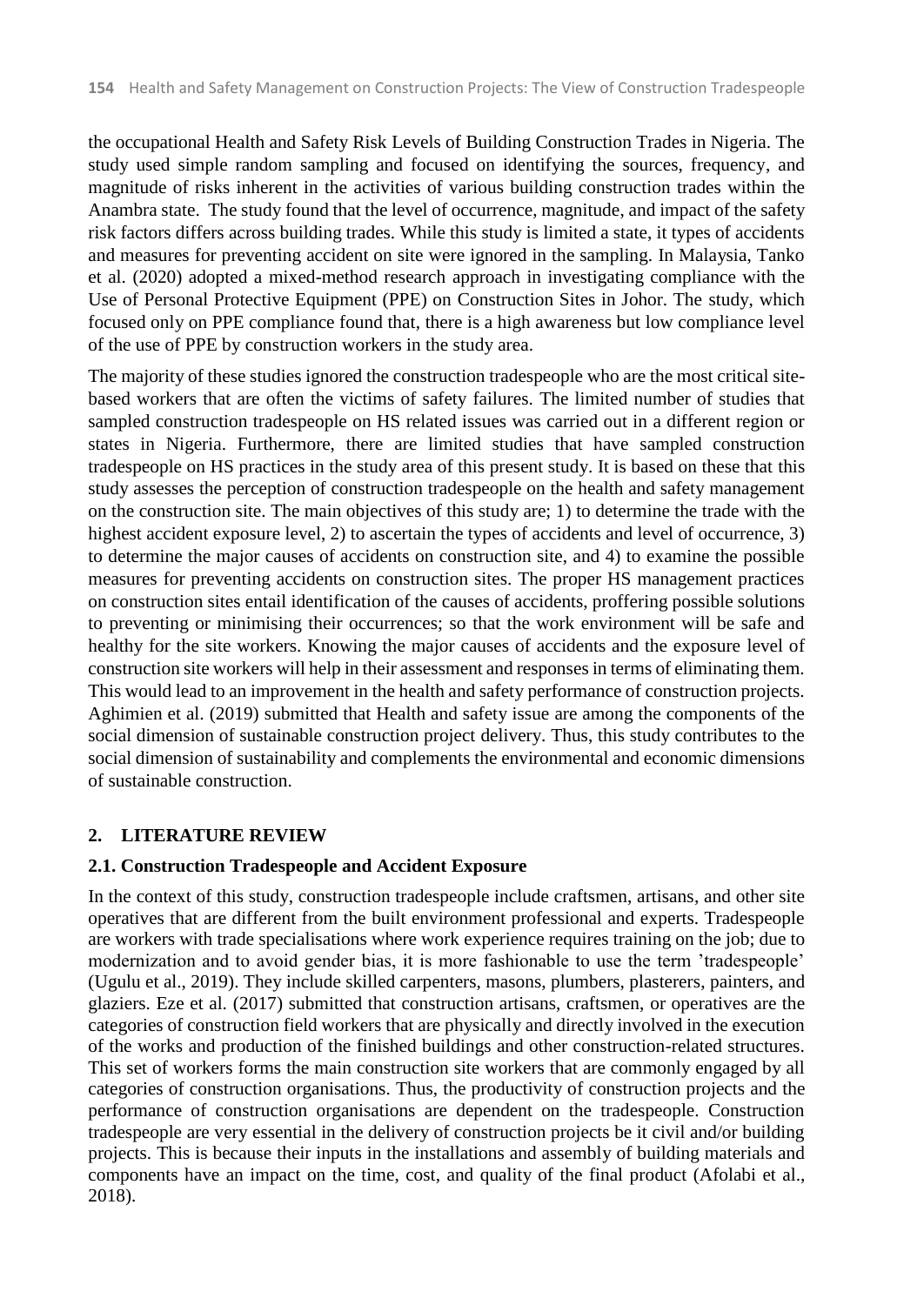These trade workers are constantly being exposed to various degrees of hazards and fatalities due to the nature of the work they do and their level of involvement. However, some are more exposed to HS challenges than the others; because the content of the risk of every worker's assignment differs from trade to trade. Construction tradespeople work in teams or groups and are made of skilled, semi-skilled, and labourers with varying degrees of experience on the job and awareness level of health and safety-related matters. Labourers were found to be more exposed to accidents than skilled carpenters, masons, and plant operators (Alinaitwe et al., 2007). In an earlier study, steel/ironworkers and roofers were the building trades with the highest exposure to health and safety risks (Baradan & Usmen, 2006). In the USA, Choi (2015) reported that the trade groups with the highest susceptibility to construction site hazards and accidents are labourers, carpenters, steel/ironworkers, and operators. Workers, whose tasks involve lifting, like the masons and their labourers (helpers) are exposed to injuries like musculoskeletal injuries/disorders (Ray et al., 2015). Lifting entails, manual material handling activities and these have a serious impact on the muscles and skeletal posture of the workers. One of the trades with the highest accident rate in the construction industry is masonry as reported by (Schneider & Susi, 1994).

The vulnerability of the construction tradespeople to accidents and injury and other site hazards is a reflection of their level of involvement in the delivery of construction works. Understanding the trades with the highest accident-prone rate and the likely causes is vital in the HS planning and control and management of fatalities on site. Szóstak (2019) states that construction works are executed throughout the whole calendar year usually under variable atmospheric conditions. These works are done during the day, evening, and night times. Some construction workers are made to work overtime beyond the normal eight-hour day; thus, with such conditions, workers are exposed to high health and safety risks. Furthermore, according to Szóstak (2019), Construction workers in the case of accidents play three roles (these are; the decision-maker, the perpetrator of an accident, and the victim).

### **2.2 Accidents Types and Causes on Construction Sites**

The construction industry experiences a frequent level of accidents, and this according to Zou et al. (2007), has been blamed on job pressures, long construction periods, hazardous machine operations, complex processes, work environment being hazardous. Bell and Healey (2006) reported that the major causes of accidents are consist of poor management practices (i.e. inadequate supervision), the pressure to meet production targets, inadequate safety management systems, failure to learn lessons from previous incidents, communication issues (i.e. between shifts, between personnel and management), inadequate reporting systems, complacency, violations/ non-compliance behaviour, inadequate training (i.e. in areas of emergency responses, fire, and safety), lack of competency, excessive working hours resulting in mental fatigue, inadequate procedures, modification/ updates to equipment without operator knowledge and/or revised risk assessments, inadequate maintenance of tools and equipment, and maintenance errors.

Arunkumar and Gunasekaran (2018) grouped the major causes of accidents into five groups and they are; unsafe act, unsafe working condition, communication barrier, management commitment, and training. The possible factors responsible for the accidents are failure to follow safety rules, ignorance of PPE (Personal Protective Equipment), space congestion, improper use of safety items, and improper equipment.

The Perecman Firm (2014) posits that on the construction site, the 'fatal four' causes of accidents and fatalities are falls, struck by objects, electrocution, and caught-in between. Furthermore, these 'fatal four' causes 3 out of 5 construction workers' deaths. Other common accidents on-site include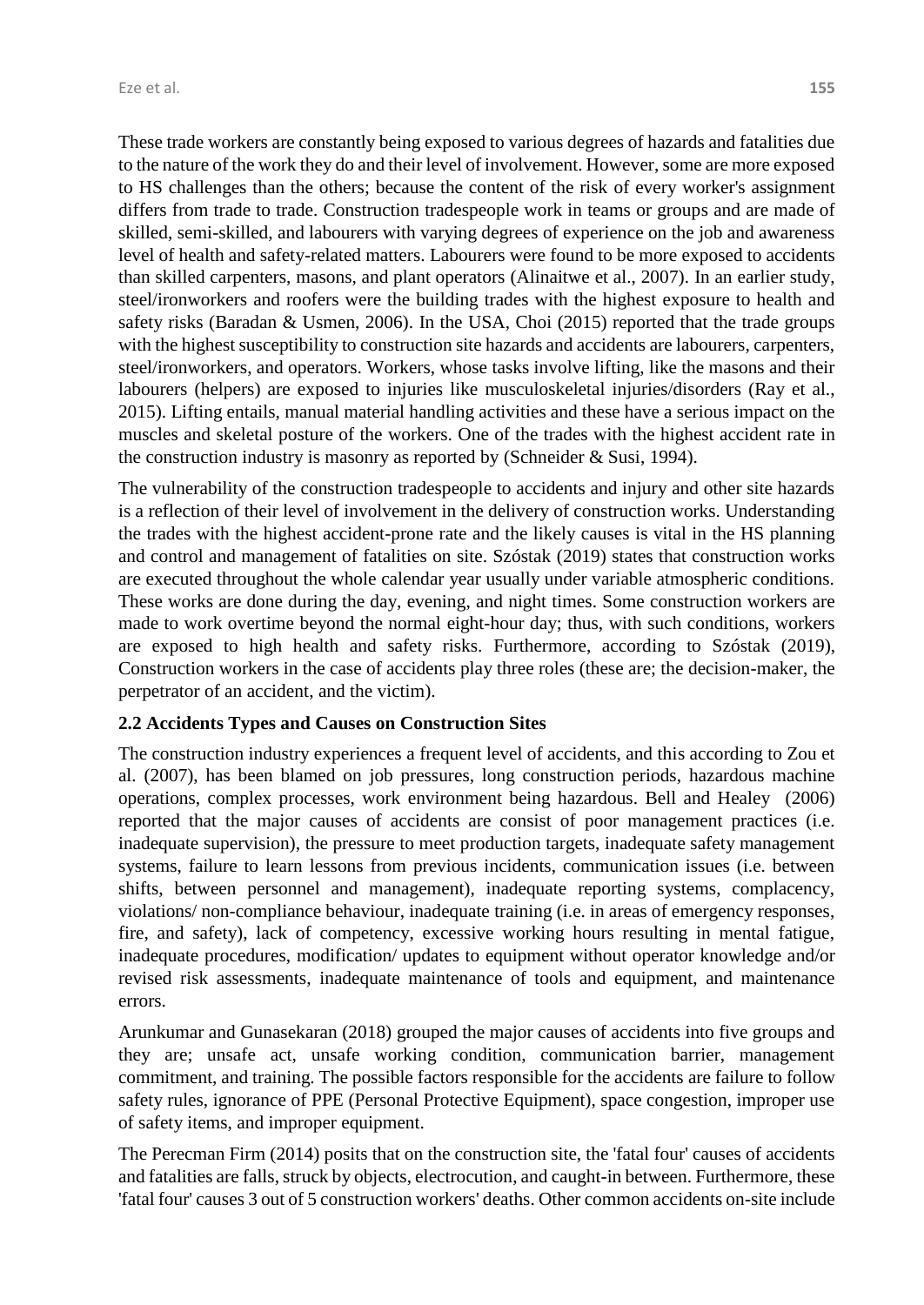slip and fall, ladder accidents, scaffolding accidents, power tool, and machinery accidents, musculoskeletal disorders, and vehicle accidents. However, workers' attitudes and behaviours contribute to the occurrence of accidents on sites. Many fatalities have been blamed on negligence, unsafe worksite conditions, absence of protective safeguards, and abuse or poor handling of tools and/or equipment. Similarly, Williams et al. (2019) found that the most occurring accident type is contact with working tools, vehicle-related, slip and trip, and falls. Williams et al. (2019) further reported that the major causes of accidents are; failure of edge protection, safety standard violations, overloading of scaffold and crane, wrong placement of ladder, loss of control over body movement, failure in the designs, absence of warning signs, over speeding of vehicle, wrong selection of working tools, non-usage of personal protective equipment, improperly installed equipment, horseplay, and poor housekeeping.

HG.org Legal resources (2020) identified the common causes of fatalities on construction sites to include; Slip and falls which is caused by unsafe working conditions, falling on stairwells caused by incorrect installation or absence of handrails, Stepladders which can tip over or even collapse, Falls from roofs caused by lack of fall protection, failure to obey safety regulations for scaffolding.; which can easily collapse, Collapsing of trenches and excavation faces due to nonuse of supports, power tool accidents in situations where the eye and ear protection were neglected, improper lifting with back muscles instead of legs, and dump trucks, forklifts, and other vehicles.

Certain conditions reduce the efficiency of site operations and predispose them to hazards and accidents. Yusof and Misnan (2019) revealed that these variable are poor occupational Safety and Health (OSH) management, financial constraint, lack of training and knowledge on safety management, high competition, lack of communication, unsatisfactory safety motivation, poor safety culture, inefficient safety person in charge and time pressure.

# **2.3 Measures for improving HS management practices on construction sites**

According to Kirwan (1998), Safety management has to do with actual practices, roles, and functions that are connected with remaining safe. It is usually carried out through an organisation's safety management system with the support of different safety management practices (Agyekum et al., 2018). The design of the safety management practices differs from country to country because of the cultural differences in the construction industries of both developed and developing (Ali et al., 2009; Ismail et al., 2012). Choudhry et al. (2008) posit that for a company to remain competitive, it must implement safety practices that meet the dynamic needs of the construction industry. According to Choudhry et al. (2008), The benefits of implementing good safety management practices are: Reducing the number of injuries to personnel and operatives in the workplace through the prevention and control of workplace hazards; minimizing the risk of major accidents; controlling workplace risks improve employee morale and enhances productivity; minimizing production interruptions and reducing material and equipment damage; reducing the cost of insurance as well as the cost of employee absences; minimizing legal costs of accident litigation, fines, reducing expenditures on emergency supplies; and reducing accident investigation time, supervisors' time diverted, clerical efforts, and the loss of expertise and experiences. Construction and client organisations are thus, required to implement good safety management practices in order to enjoy the full benefits inherent in safety health and environment.

Construction projects are complex with a lot of stakeholders and parties. There is different types of machinery, equipment, tools, trucks, materials, and various categories of workers that are working currently. The movement of these materials, equipment, and people is some time without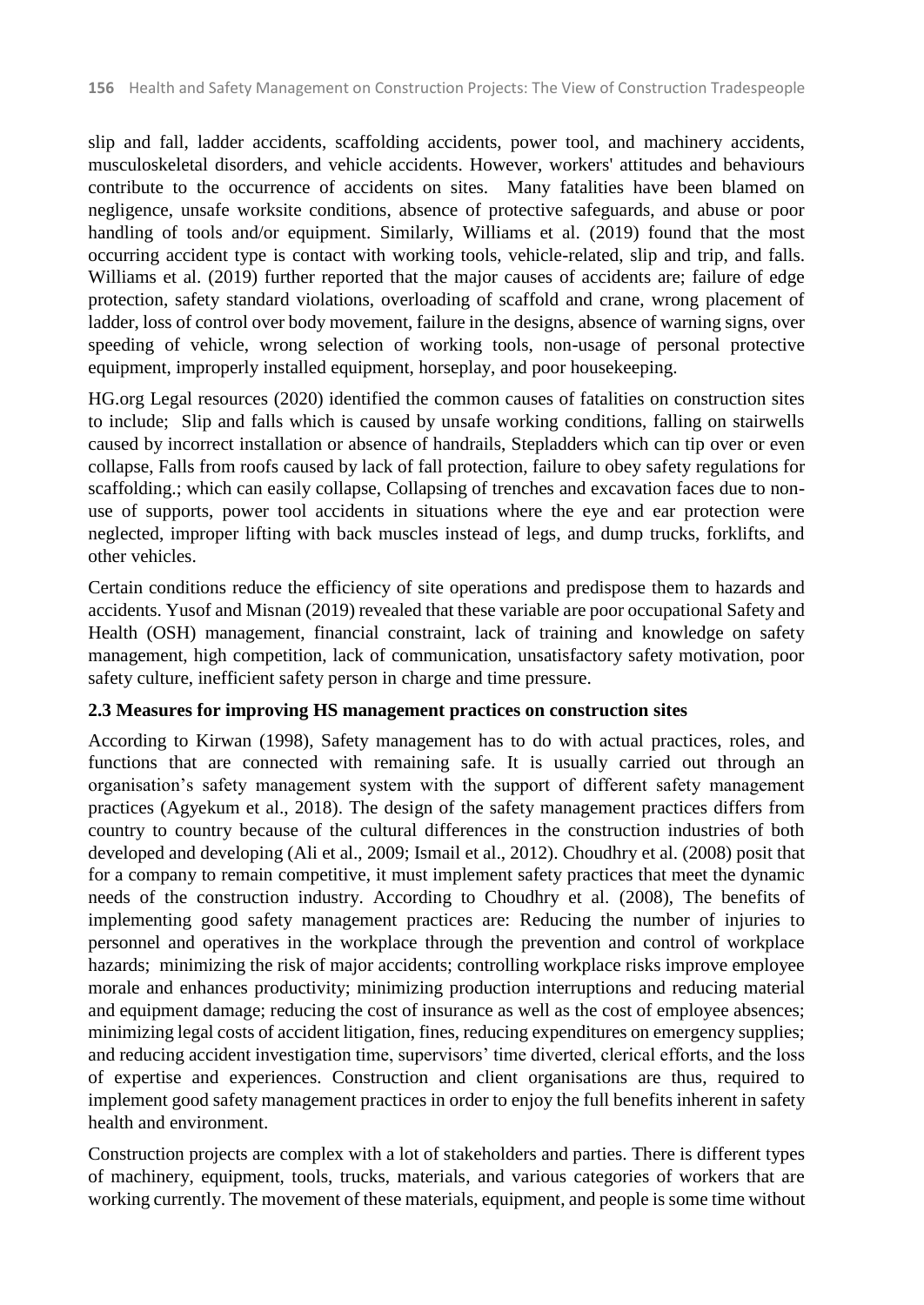a pattern, thus, exposing humans, materials and the building components to various degrees of hazards. Even though there is a high exposure level of workers to fatalities, there a possible measure for minimizing the injuries on construction sites, and these involve all hands being on deck for it to succeed.

Every stakeholder and party to a construction contract has a role to play in terms of ensuring that HS is taken seriously on site. Safety is everybody's business when it comes to construction contracts and other developmental projects. The project clients have a critical role to play, they stand on top of the hierarchy for bringing the needed change to issues relating to the safety of workers, equipment, materials, and the building being executed. Lingard and Blismas (2013) posit that client is in the most suitable position to initiate the cultural change required to ensure safety improvement. This is because clients take the major decisions that would make or mar safety implementation and adherence on site. Construction projects because of the need to meet project quality specifications and schedule, could compromise quality and this could result to rework and an increase in construction costs. It is the role of the client to ensure and acknowledge that safety plays a complementary role in quality and schedule, which consequently leads to a decrease in construction costs (Sunindijo, 2015). Thus, the clients need a comprehensive safety intervention. This includes ensuring that only contractors with proven safety performance records are awarded projects during the procurement phase.

Health and safety training and induction programmes for new employees are one of the ways to endure effective safety performance of construction contractors. Sunindijo (2015) submitted that the cost of training and compliance is a major impediment, especially to SMEs because of their limited financial strength and economic forces. HS training and induction programmes can improve safety consciousness and performance of construction site operatives. To ensure sustainable safety training in construction organisations, Sunindijo (2015) advocated for safety training incentives and supports. Companies with existing training programmes need to be assessed for effectiveness and to ensure that the practices are not neglected.

HS improvement strategies identified by Belayutham and Ibrahim (2019) include; safety being considered as criteria during tendering, construction organisations should provide a suitable platform for exchanges of knowledge and experiences that will promote best practices, funding of OHS training to be taken over by the government, making safety one of the Key Performance Indicators, strict enforcement of safety regulation, creating more safety-conscious culture, rewards, and penalties for defaulters, effective communication system on-site, and health and safety training programmes. Hasle and Limborg (2006) opined that the government should effectively monitor and ensure the enforcement of safety regulations by organisations. Enforcement of safety regulations will go a very long way in ensuring the safety of construction workers and reduced accidents and other health hazards.

In the Eswatini Construction Industry, Aghimien et al. (2019) revealed that the creation and implementation of HS plans, proper workers welfare, and government and client support are the key drivers of HS management practices among SMEs. This implies that accidents and fatalities on construction sites can be curtailed by the use of HS management plans and their implementation s on site. Also, a good welfare package for workers and government and clients supports is necessary.

Accidents prevention strategies identified by Constructionworld (2017) are; daily safety meetings, reduce the amount of night work, proper safety gear, reflective or highly-visible clothing, regular and frequent breaks, clear signage to warn of danger, introduce a warm-up or calisthenics exercise, avoid sunlight to minimize fatigue, practice defensive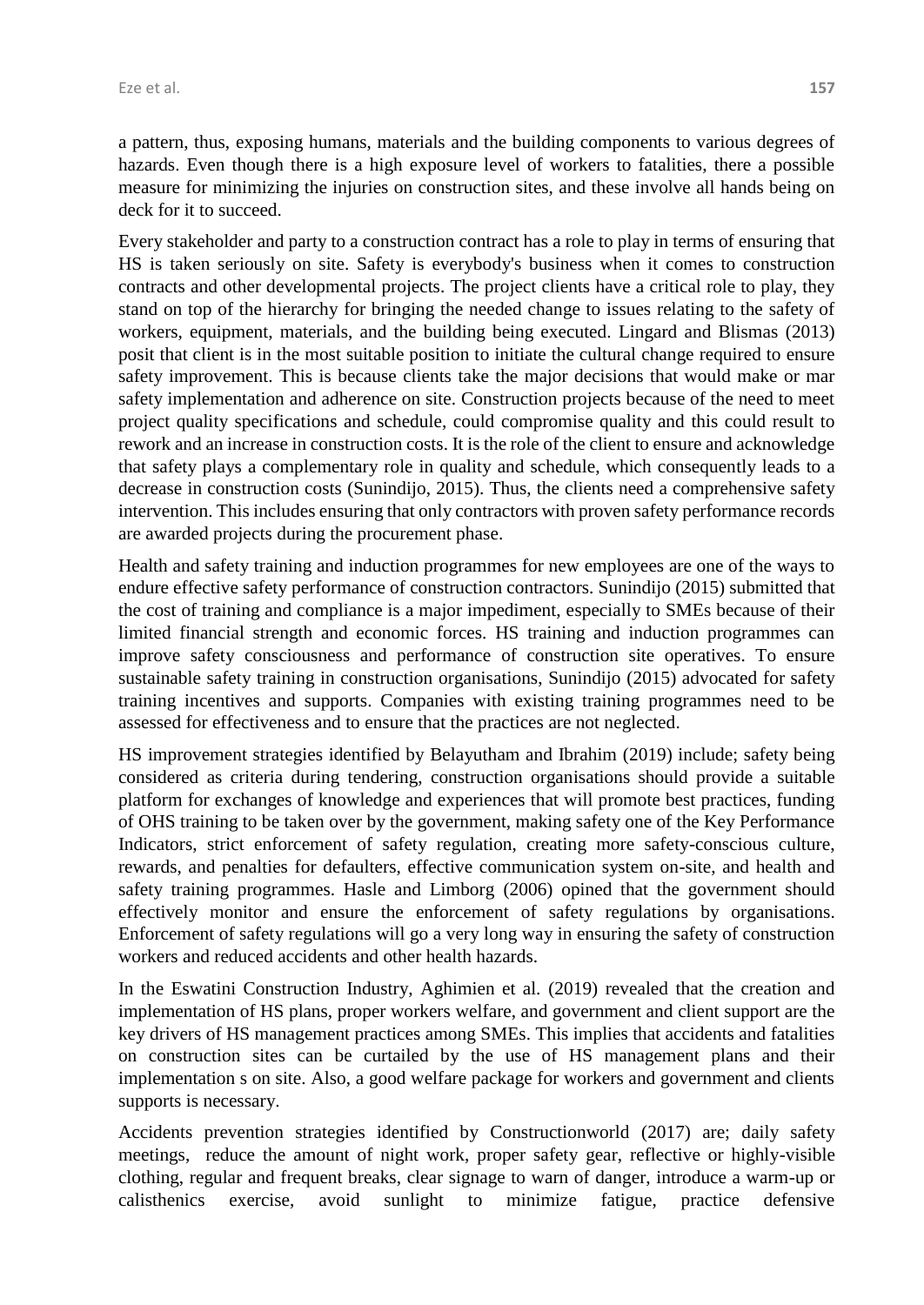driving/parking/backing up, be aware of worker diets and encourage healthy eating. Wong et al. (2015) recommended that good occupational health and safety (OHS) practices can be improved in construction companies through Financial supports to small construction organisations to improve the OHS competence of the workers, punishing non-compliant workers and giving financial rewards to compliant workers, conduct proper safety training before engaging in any construction works, constant monitoring and appraisal of the company's' safety performance, explicit description of OHS responsibilities on each project in the contractual arrangements, and involvement of tertiary education sector in OHS training; are the possible ways of overcoming the impediments to good health and safety management practices by construction organisations.

Williams et al. (2019) submitted that appropriate preventive measures for the occurrence of accident include: management enforcing compliance with safety standards, the use of personal protective equipment (safety belts, safety nets), correct placement of ladder through proper supervision, constant training on right selection and use of equipment/tools, the correctness of design, an inspection of equipment, site discipline among workers, appropriateness in the usage of safety items, conspicuous location of warning signs, regular maintenance of tools and equipment, and reporting of accidents. In the Malaysian construction industry, Tanko et al. (2020) reported the awareness level of use of PPE is high but with a low compliance level. They recommended the provision of safety training and penalties to workers who fail to comply with PPE usage.

To maintain zero-accident conditions in the workplace, Sukamani & Wang (2020) recommended a more focus on the safe environment in the construction industry. An upgrade of safety practices for improved workers' safety status was also advocated, and this would be achieved by the provision of adequate safety facilities, cultivating a better safety climate and safety culture, and the provision of adequate financial budgetary supports. Potential workers should select construction organisations with an acceptable positive safety disposition; this is to ensure the maintenance of satisfactory safety behaviours in the workplace (Sukamani & Wang, 2020).

# **3. RESEARCH METHODOLOGY**

This study assessed the perception of construction tradespeople regarding the health and safety practices on construction sites in Abuja, Nigeria. The objectives are; to determine the trade with the highest accident exposure, to ascertain the types of accidents and level of occurrences, to determine the causes of accidents, and to examine the possible measures of preventing accidents on construction sites. The choice of Abuja is premised on the fact that it is the capital of Nigeria, and both the public and private sector entities are undertaking a lot of new buildings and infrastructural projects regularly. Construction firms and specialist contractors, building and real estate investors, construction professionals and experts, and skilled and unskilled workers, would naturally be attracted to areas or regions with high job opportunities. The construction tradespeople were considered in this study because they are the workers that are physically and directly involved in the execution of the works and production of the finished buildings and other construction-related structures (Eze et al., 2017). Furthermore, these workers interact amongst themselves, and with materials, machinery, equipment, and tools in the course of discharging their duties. These increase their exposure to various kinds of hazards and accidents. In addition, these workers form a greater proportion of construction site workers employed by constructionbased firms (whether it is small, medium, or large organisations).

A well-structured questionnaire was adopted in the study and was administered to construction tradespeople in various active construction sites in the study area. The information gathered from the literature review was used to design the questionnaire into five sections. The first section of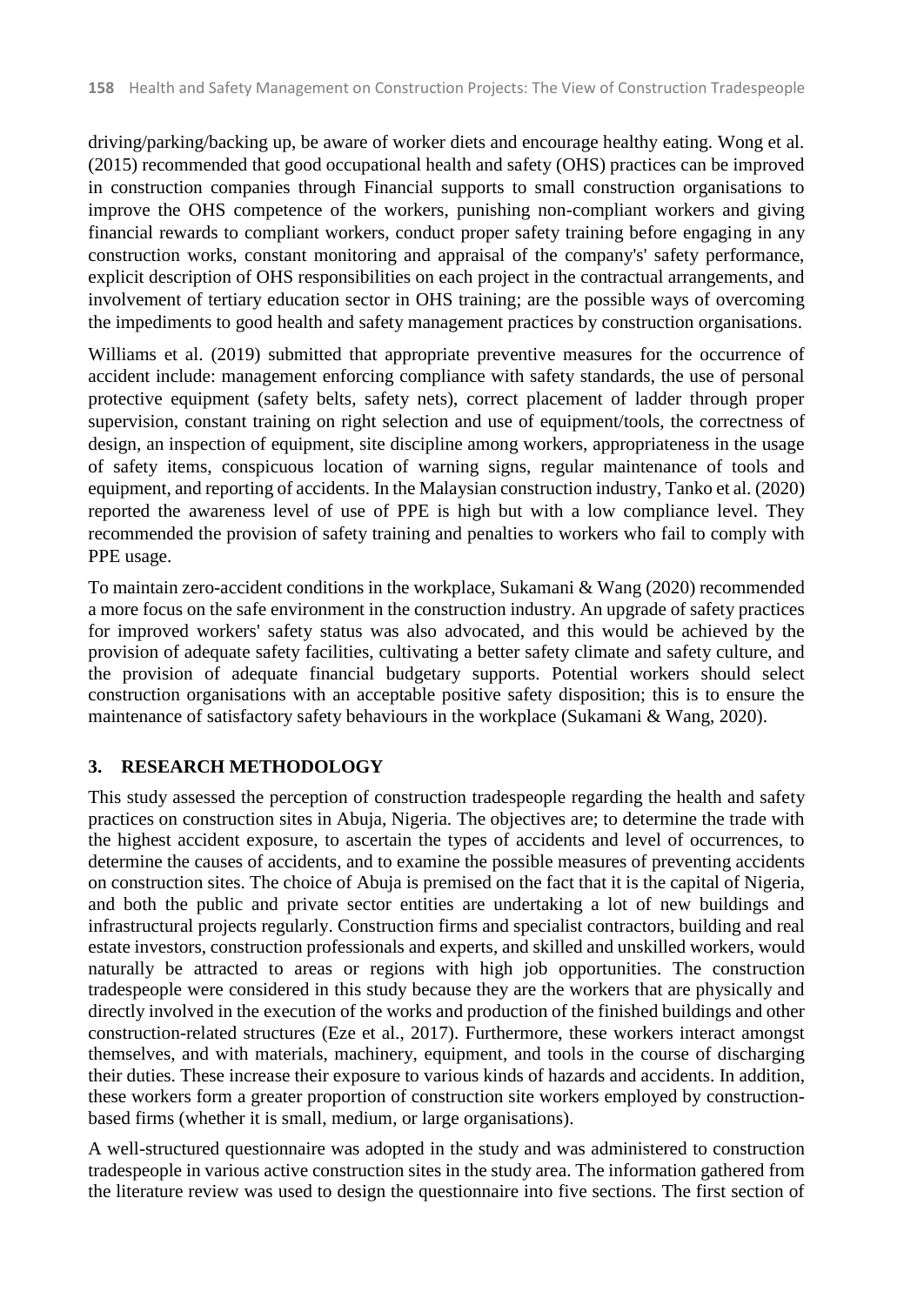the questionnaire gathered data regarding the respondents' background information, the second section gathered data on the trades with the highest exposure to accidents. in this section, the respondents were asked to rate based on their experiences the various trade groups according to their level of exposure to accidents on construction site, using (1 low level, 2=moderate level, and 3 high levels). The third section garnered data on the types of construction accidents and their level of occurrence. The respondents were asked to rely on their experiences in the industry to rate the nine identified construction accident types based on their level of occurrence. The rating was based on a Likert scale of 1 to 5; with 5 being the highest scale and 1 being the lowest scale. The fourth section gathered data on the causes of accidents; the respondents were asked to rate the 21 selected causes of accidents on construction sites using a 5-point Likert scale in which (1=very low contribution; 5very high contribution). The last section obtained data on the possible measures of preventing accidents on construction sites. The respondents were asked to rate the 25 selected Measures for preventing accidents on construction sites based on their level of importance; using a 5-point Likert scale in which (1=very low importance; 5very high importance).

The stratified purposeful sampling technique was used in the administration of the questionnaire and in gathering data. Palinkas et al. (2015) identified stratified purposeful sampling as one of the types of purposive sampling methods that is suitable for identifying and expanding the range of variation and to narrow the range of variation and focus on similarities. As explained by Patton (2002), a stratified purposeful sample helps to capture key disparities rather than to identify a common core, even though; the similarities might emerge as the analysis progresses. The strata (in this case, the trade category) helped to organise the participants into homogeneous samples. The tradespeople were divided into their various trades (that is, by stratification), and their opinions on the subject purposively sampled. The target respondents were stratified using the grouping of Eze et al. (2017). These groups (strata) of construction site workers are; (1) Group 1 - Concreters/Mason/Bricklayers, (2) Group 2 - Steel benders/fixers, (3) Group 3 – Carpenters, (4) Group 4 - Services Operators (Plumbers & Electricians), and (5) Group 5- Finishers (Tillers, Painters). It was submitted that purposive sampling allows for the sampling of groups of knowledgeable individuals and experience enough on the subject of interest, that are available and willing to participate, and are capable of communicating and sharing their experiences (Bernard, 2006). To reduce sample bias, and obtain quality data and ensure an economic survey, some criteria were set for choosing participants. The criteria are that participants must have at least 5years of working experience in the construction industry, within which they have participated in the completion of not less than 2 projects, and must be currently involved in an active site and willing to participate.

A preliminary survey revealed 28 active construction sites. The management of these project sites granted access to their sites for the survey. After a sampling period of nine weeks, 140 craftsmen, Artisans, and tradesmen (i.e. tradespeople) were sampled. The administration of the questionnaire was by the researchers and with the help of selected employees of the construction organisations working on the sites. The project managers and HR managers of the contractors and consultants on the construction sites chose these employees. The toolbox meeting periods were utilized in administering the questionnaires. In construction sites where toolbox meetings are not practiced, the break periods of the workers were utilised. This is because construction workers are not allowed to be engaged in other activities after work has started. There was no sample size upon which the 140 usable responses retrieved could be related to in order to determine the response rate. This was because there was inseperate register of construction tradespeople that met the set criteria for participation, and this made it impracticable to determine the sample population and size.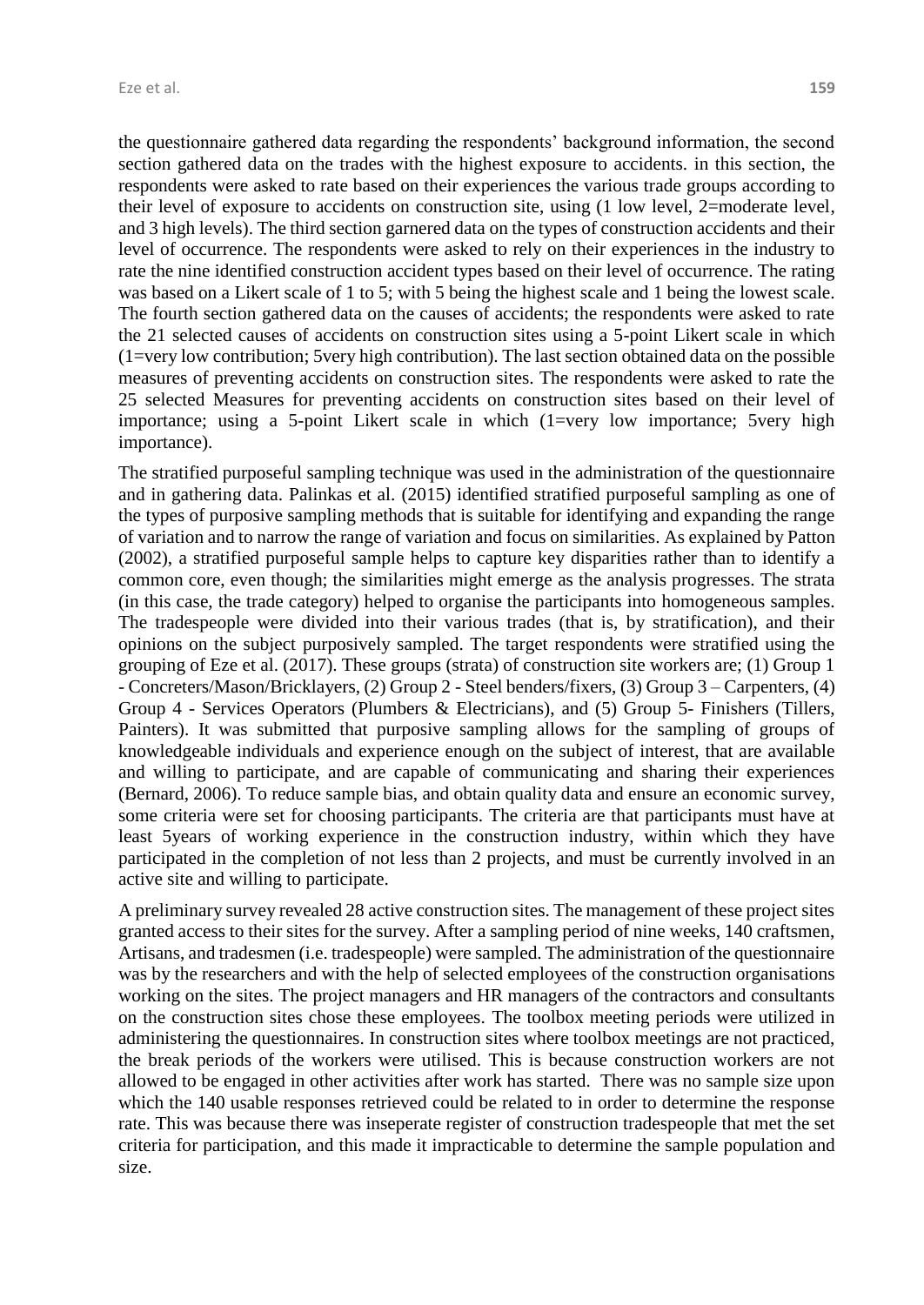The gathered data were analysed using frequencies, percentiles, mean analytics, Kruskal-Wallis test, and Mann-Whitney U tests. Frequencies and percentiles were used to analyse the background information of the respondents and in determining the trade with the highest accident exposure, and types of accidents on site. The mean analytics, Kruskal-Wallis test, and Mann-Whitney U tests were used to analyse the causes of accidents and possible measures for preventing accidents on construction sites. The mean analytics was used in the ranking and determination of the major variables, Kruskal-Wallis test was used to determine if there are statistically significant differences in the opinions of the five (5) groups of respondents regarding the assessed variables. Similarly, the Mann-Whitney U-Test was used to test for differences between two independent groups (i.e. to investigate which pair's view differs significantly). All analyses in this study were presented using Tables and chats. Also, the statistical package for social science (SPSS 20, IBM) was used to perform the analyses.

#### **3.1. Study Hypothesis and Decision Rule**

The hypotheses that guided the study are:

- 1.  $H_1$ : there is no significant statistical difference in the perceptions of the various groups regarding the rating of the causes of accidents
- 2.  $H_2$ : there is no significant statistical difference in the perceptions of the various groups regarding the rating of the measures of accident prevention on construction sites.

The decision rules for acceptance or rejection of the hypothesis are;

i. If P-value  $\geq$ 0.05, then accept the hypothesis, and

ii. If P-value  $<0.05$ , then reject the hypothesis.

The cut-off points for level of exposure/significance/importance modified from Morenikeji (2006) are displayed in table 1.

| S/Nr | Percent    | Decision          |
|------|------------|-------------------|
|      | $90 - 100$ | Very high level   |
|      | 70-89      | High level        |
|      | 50-69      | Moderate level    |
| 4    | 30-49      | Little level      |
|      | $1-29$     | Very Little level |

|  |  |  |  |  |  |  | Table 1. The cut-off point for the rating of accidents exposure level |  |  |  |
|--|--|--|--|--|--|--|-----------------------------------------------------------------------|--|--|--|
|--|--|--|--|--|--|--|-----------------------------------------------------------------------|--|--|--|

Source: Modified from Morenikeji (2006)

#### **3.2. Reliability Statistics and Data Normality Tests**

The reliability test for the research instrument was done using Cronbach's alpha values that revealed a range of 0.800 to 0.920 for all cases and assessed variables (see Table 2). Hair et al. (2010) suggested a Cronbach's alpha value of 0.70 and above for a good internal consistency. Based on this, the data collected were established to have a very high internal consistency and reliability, unbiased, and of high quality. The normality assumption test was further carried out using the 'Shapiro-Wilk test'. Ghasemi and Zahediasl (2012) recommended the use of the Shapiro-Wilk test for sample size fewer than 2000. A p-value of less than 0.05 was obtained for all the variables assessed (see column 7, Table 2). Based on this, the data failed the normality assumption and, categorised as non-parametric. This justifies the use of the Kruskal-Wallis test and Mann-Whitney U tests.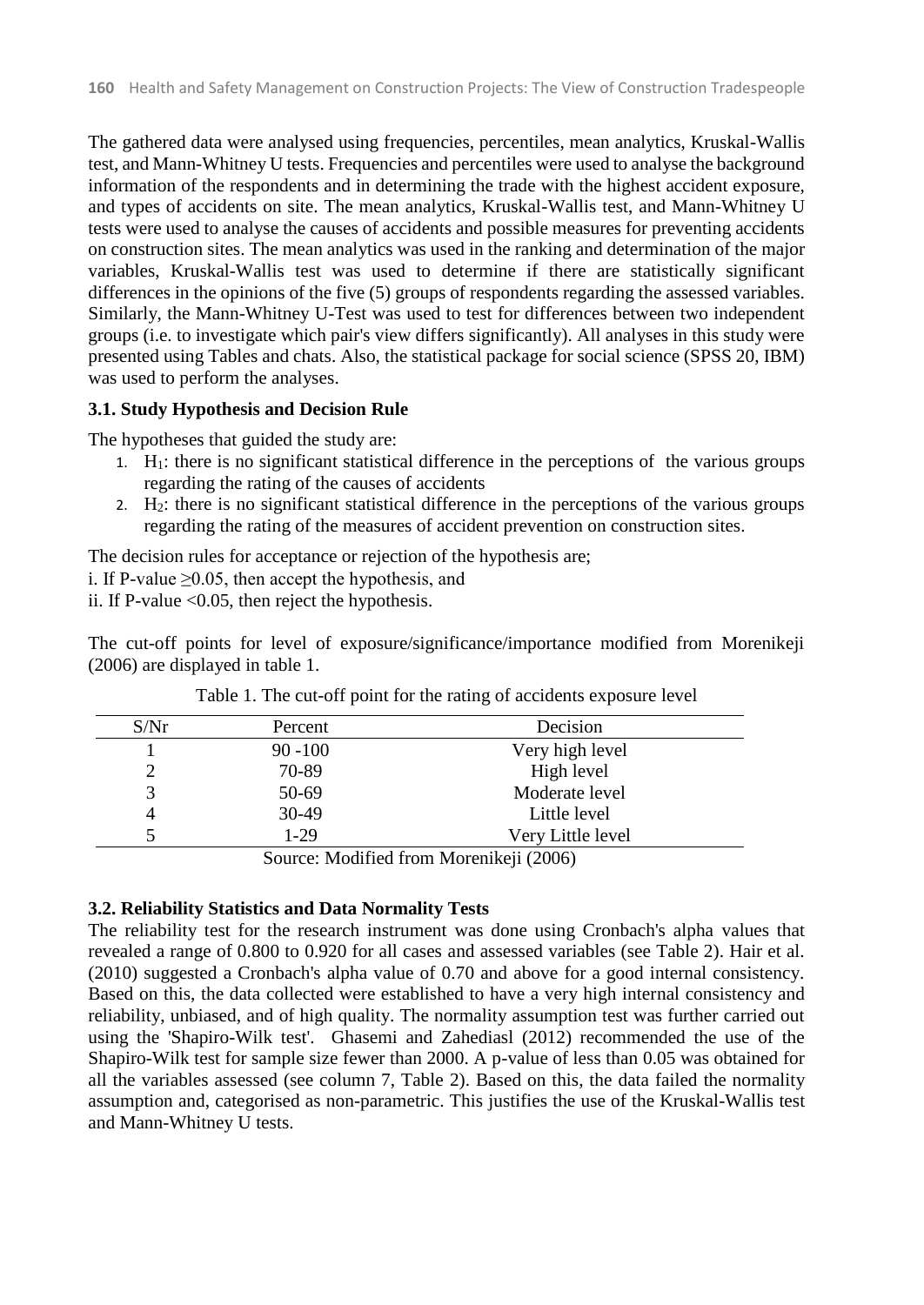| Assessed variables                                                | Case Processing<br>Summary |          |          | <b>Reliability Statistics</b> |                 | Shapiro-Wilk |
|-------------------------------------------------------------------|----------------------------|----------|----------|-------------------------------|-----------------|--------------|
|                                                                   |                            | N        | $\%$     | Cronbach's<br>Alpha           | Nr. of<br>items | P-value      |
|                                                                   | Valid                      | 140      | 100      |                               |                 |              |
| Case 1: Data on trade with the<br>highest accident exposure level | Excluded <sup>a</sup>      | $\Omega$ | $\Omega$ | 0.905                         | 5               | 0.000        |
|                                                                   | Total                      | 140      | 100      |                               |                 |              |
|                                                                   | Valid                      | 140      | 100      |                               |                 |              |
| Case 2: Data on the types of<br>accidents                         | Excluded <sup>a</sup>      | $\Omega$ | $\Omega$ | 0.920                         | 9               | 0.000        |
|                                                                   | Total                      | 140      | 100      |                               |                 |              |
|                                                                   | Valid                      | 140      | 100      |                               |                 |              |
| Case 3: Data on the causes of<br>accidents                        | Excluded <sup>a</sup>      | $\Omega$ | $\Omega$ | 0.874                         | 21              | 0.000        |
|                                                                   | Total                      | 140      | 100      |                               |                 |              |
| Case 4: Data on possible measures                                 | Valid                      | 140      | 100      |                               |                 |              |
| preventing<br>accidents<br>for<br><sub>on</sub>                   | Excluded <sup>a</sup>      | $\Omega$ | $\Omega$ | 0.800                         | 25              | 0.000        |
| construction sites                                                | Total                      | 140      | 100      |                               |                 |              |

Table 2. Reliability and normality tests

Listwise deletion based on all variables in the procedure

#### **4. RESULTS AND DISCUSSION**

#### **4.1. Background Information of the Respondents**

From table 3, it can be seen that in terms of trade groups; 'Masons/concreters/bricklayers' are more with 32.14%, this is followed by 'Finishers (painters, tilers, among others)' with 22.14%, then 'carpenters' with 16.43%, 'steel Benders/fixers/welders' and 'Services (mechanical & Electrical)' are 15.9% and 14.29% respectively. This shows a fair representation of the various target groups. With regards to the nature of employment, 42.14% of the respondents are permanent staff, 30.71% are casual staff and 27.14% are contract staff. The implication of this is that there cannot be sustainable HS practices because a larger number of construction workers are not permanent staff. At the end of the project, they leave or are dispersed with their HS knowledge and experiences. Casualization and the use of temporary construction workers is one of the major practices of the Human resource management of construction organisations that impact health and safety management in the construction industry of most developing nations.

In terms of organisational type (size), 45.0% work with small construction organisations, 15.71% work with medium-sized firms, and 39.29% work with large organisations. The SMEs constitute about 60.71% of the total trade groups that participated in this study. This shows that the construction industry of Nigeria and other emerging economies are dominated by SMEs. The 39.29% for the large organisations might be high because they are usually commissioned on large projects that require a larger workforce than the SMEs. The years of experience also revealed that the majority of them have spent 11-15years in the construction industry with 37.14% and this is closely followed by those who have spent 5-10years in the industry with 34.29%. This result with other experience range shown in Table 3 indicates that the participants are experienced enough for their responses to be relied upon. Concerning the number of the project executed, a greater proportion (49.29%) have executed between 2-5projects, and 37.14% have taken part in 6-10 projects, 11.43% have executed 11-15 projects and those who have taken part in 15 projects and above are just 2.14% of the total respondents. This further justifies the length of years they have spent in the industry and the quality of knowledge and experience on the key objective of this study.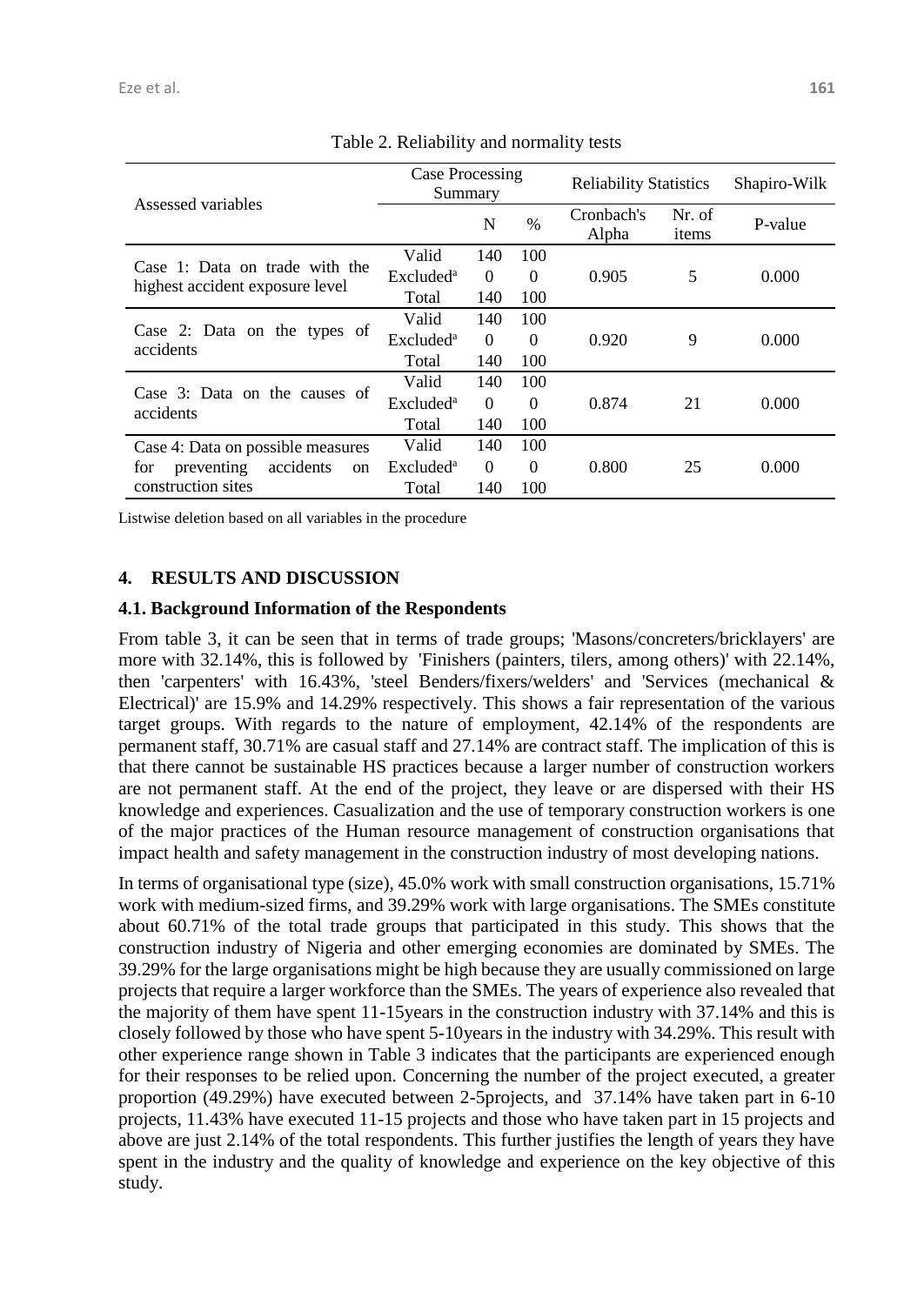| <b>Variables</b>                             | <b>Classification</b>                      | Freq.          | $\frac{0}{0}$ |
|----------------------------------------------|--------------------------------------------|----------------|---------------|
| <b>Trades group</b>                          | Carpenters                                 | 23             | 16.43%        |
|                                              | Masons/concreters/bricklayers              | 45             | 32.14%        |
|                                              | Finishers (painters, tilers, among others) | 31             | 22.14%        |
|                                              | Steel Benders/fixers/welders               | 21             | 15.00%        |
|                                              | Services (mechanical & Electrical)         | 20             | 14.29%        |
|                                              | <b>TOTAL</b>                               | 140            | 100.00%       |
| Nature of employment                         | permanent staff                            | 59             | 42.14%        |
|                                              | casual staff                               | 43             | 30.71%        |
|                                              | contract staff                             | 38             | 27.14%        |
|                                              | <b>TOTAL</b>                               | 140            | 100.00%       |
| <b>Organisation Type (size)</b>              | Small organisation                         | 63             | 45.00%        |
|                                              | Medium organisation                        | 22             | 15.71%        |
|                                              | Large organisation                         | 55             | 39.29%        |
|                                              | <b>TOTAL</b>                               | 140            | 100.00%       |
| Number years in the construction<br>industry | 5-10 years                                 | 48             | 34.29%        |
|                                              | $11-15$ yrs                                | 52             | 37.14%        |
|                                              | 16-20yrs                                   | 22             | 15.71%        |
|                                              | $21-25$ yrs                                | 14             | 10.00%        |
|                                              | above 25yrs                                | $\overline{4}$ | 2.86%         |
|                                              | <b>TOTAL</b>                               | 140            | 100.00%       |
| Number of projects executed                  | 2-5 projects                               | 69             | 49.29%        |
|                                              | 6-10 projects                              | 52             | 37.14%        |
|                                              | 11-15 projects                             | 16             | 11.43%        |
|                                              | Above 15 projects                          | 3              | 2.14%         |
|                                              | <b>TOTAL</b>                               | 140            | 100.00%       |

Table 3. Respondents' background information

#### **4.2. Trade Groups Accident Vulnerability Level**

The result of the analysis on the data regarding trade groups and their level of exposure to accidents on the construction site is shown in fig. 1, the percentage score where derived from the mean of the responses. It can be seen that the most vulnerable trade groups and their level of exposure to accidents on construction site is Group 1 - Concreters/Mason/Bricklayers with 79.3%, this closely followed by Group 3 – Carpenters with 75.4%, and then Group 2 - Steel benders/fixers with 71.4%. These trade groups have a high level of vulnerability to construction hazards and accidents. The other two groups; Group 4 - Services Operators (Plumbers & Electricians), and Group 5- Finishers (Tillers, Painters.) have a moderate level of accident exposure on construction site. This finding is an indication of safety in construction projects is everybody's business because it can affect all categories of the construction workforce. Furthermore, the varying level of exposure to hazards and accidents of the tradespeople shows that the content of the risk of every assignment differs from trade to trade. The result in this section is in support of the reports of (Baradan & Usmen, 2006; Choi, 2015; Ray et al., 2015; Schneider & Susi, 1994).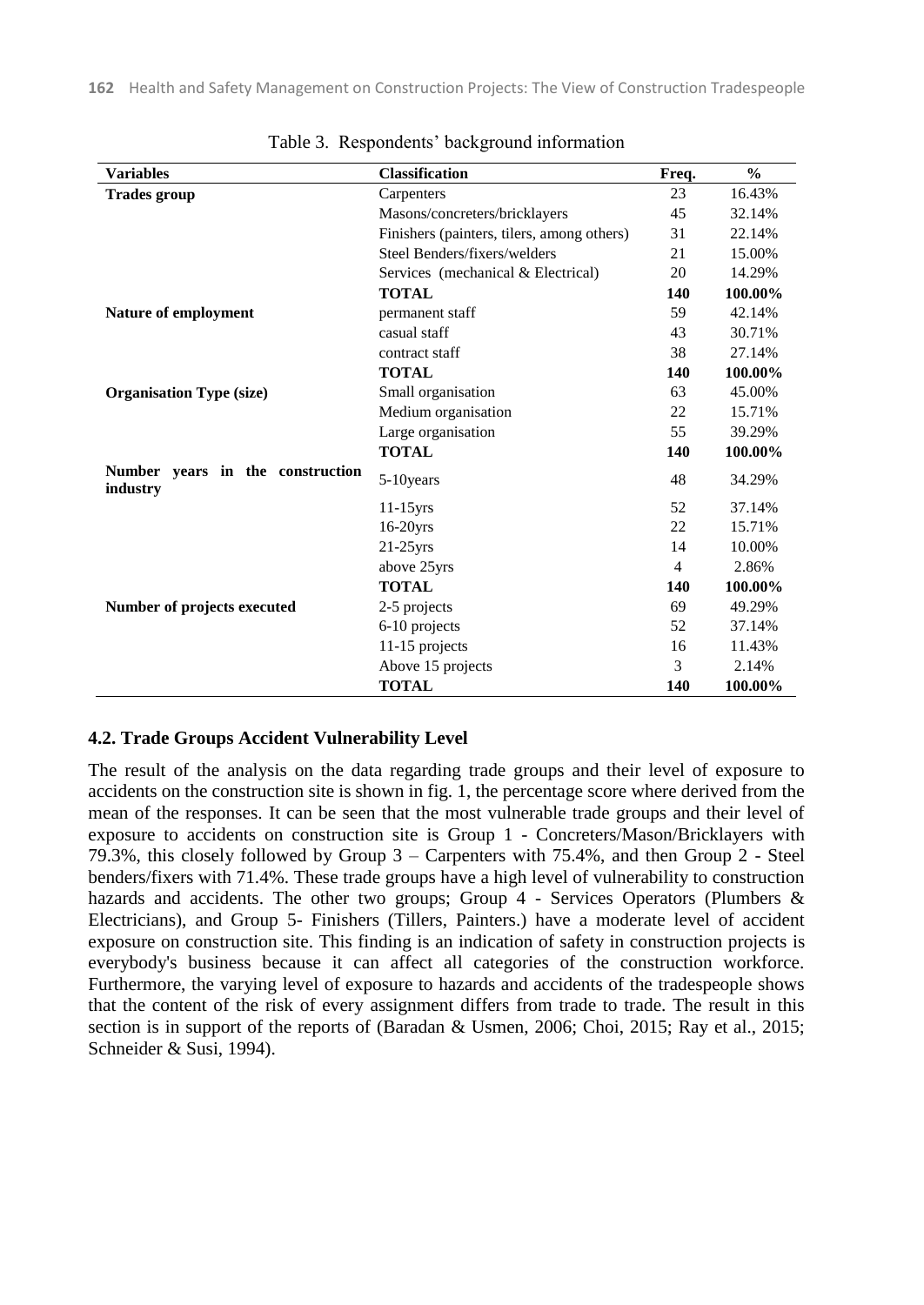

Figure 1. Trade groups accident vulnerability level

### **4.3. Type of Accidents and Level of Occurrences**

The result of the analysis of the data regarding construction accident types based on their level of occurrence is shown in fig. 2, the percentage score where derived from the mean scores. The result of the analysis revealed 3 accident types have a very high level of occurrence, and they are: Fall-related with 91.14%, Slip and trip with 90.71% and then contact with objects (struck by objects) with 90.14%. The other 6 types have a high level of occurrence on the construction site. However, the top of this group is Vehicle/machine-related accidents with 83.57%. This finding shows that there are still a lot of inefficiencies with the operation and workings of construction organisations in Nigeria and other developing countries with HS management practices. The level of implementation of effective HS practices can be said to below. The result of this section supports the submissions of (HG.org Legal Resources, 2020; The Perecman Firm, 2014). This study also corroborates the finding of Williams et al. (2019). It was found that contact with working tools, vehicle-related, slip and trip, and falls-related accidents were the most occurring types of accidents in the construction industry.



Figure 2. Type of accidents and level of occurrences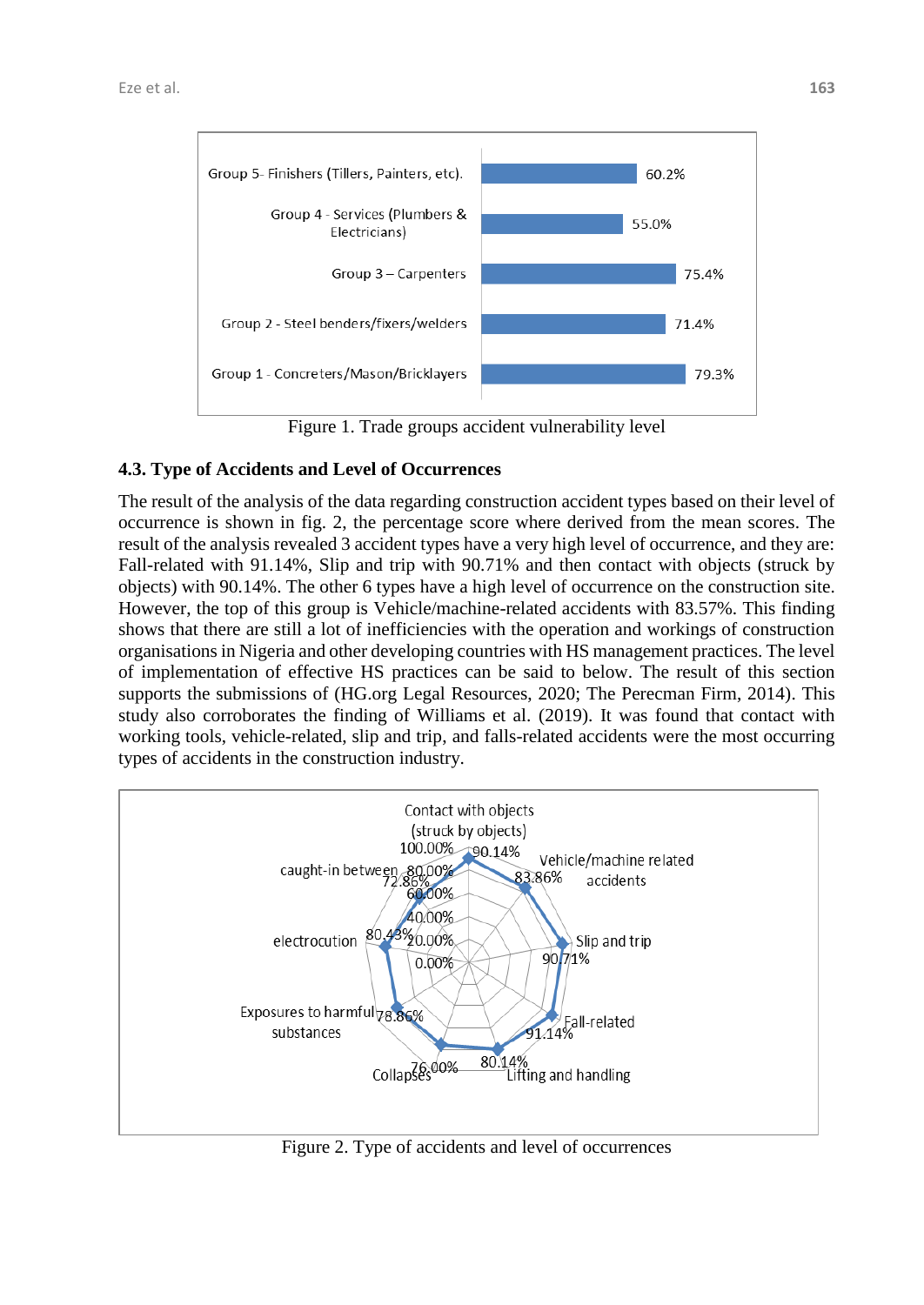### **4.4. Causes of Accidents on Construction Sites**

The analysis of the data on the causes of accidents on the construction site is displayed in Table 4. It shows that the top ten causes of accidents are; Inadequate training (mean=4.53), drugs and alcohol (mean=4.39), Horseplay by workers (mean=4.33), Excessive working hours resulting in mental fatigue (mean=4.24), Communication issues (mean=4.21), Unsafe act, /violations/ noncompliance behaviour (mean=4.19), Unsafe working condition (mean=4.15), Poor management practices (mean=4.14), Inadequate maintenance of tools and equipment(mean=4.08), and Hazardous machine operations (mean=3.98). While the least 5 causes are Lack of competency (mean=3.74), Pressure to meet production targets (mean=3.73), Inadequate safety management systems (mean=3.69), Space congestion (mean=3.68), and Sun exposure (mean=3.68). It is important to stress that regardless of the relative ranking of the assessed variables, they all contribute to accidents on construction sites. This is premised on the fact that the lowest and highest mean scores are 3.68 and 4.53 respectively. This is equivalent to 73.60% and 90.60%; implying that their contribution to construction site accidents ranges from high to very high. The findings of this section are in support of the findings of (Arunkumar & Gunasekaran, 2018; Julie Bell & Healey, 2006; Williams et al., 2019; Yusof & Misnan, 2019; Zou et al., 2007).

Arunkumar and Gunasekaran (2018) found that the major causes of accidents on the construction site are; unsafe acts, unsafe working conditions, communication barriers, management commitment, and lack of training. The lack of training on safety management, communication issues, poor safety motivation, poor safety culture of the organisation has been reported by (Yusof & Misnan, 2019) to be among the major causes of accidents on construction sites. According to the report of Williams et al. (2019), some of the major causes of accidents are; violation of safety standards, poor supervision of working platform installations, over speeding of vehicle, wrong selection of working tools, non-usage of personal protective equipment, improperly installed equipment, horseplay, and poor housekeeping. Zou et al. (2007) reported that accidents on-site were blamed on pressure from the construction projects, long hours spent on construction work, hazardous machine operations, and unsafe work environment.

The lack of HS knowledge and training is among the top causes of accidents on the construction site. An ill-training worker is a hazard to other workers and the project being executed. Lack of training could lead to negligence, unsafe behaviours, horseplay, taking dangerous short-cuts that could even result to rework and poor-quality work. Drugs and alcohol were found to be among the top causes of accidents on the construction site. A worker working under the influence of drugs/alcohol is a hazard to himself and others. Ordinarily, HS training and induction programmes should state explicitly educate workers on the danger of drugs and alcohol.

In order to determine if there is a significant statistical difference in the perception of the participants regarding the rating of the variables, the Kruskal-Wallis test was conducted. It was revealed that the participants have a divergent opinion on six of the variables. These variables have their p-value to be less than 0.05 significant level, and they are; Inadequate procedures, Improper use of safety items/equipment and tools, Failure to learn lessons from previous incidents, Lack of competency, and Sun exposure. These variables represent 23.81% of the 21 causes assessed. These differences in the ranting of these variables could be as a result of the differing level of knowledge and experiences of the respondents, and the level of commitment to HS practices by the various sizes of organisations sampled. 76.19% of the variables assessed have their p-value to be greater than 0.05, thus, the respondents have a convergent view on these variables.

The overall Kruskal-Wallis Test showed a p-value of 0.088, thus, implying that there is no significant statistical difference in the perceptions of the various groups regarding the rating of the causes of accidents. Based on these, hypothesis (H1) is accepted.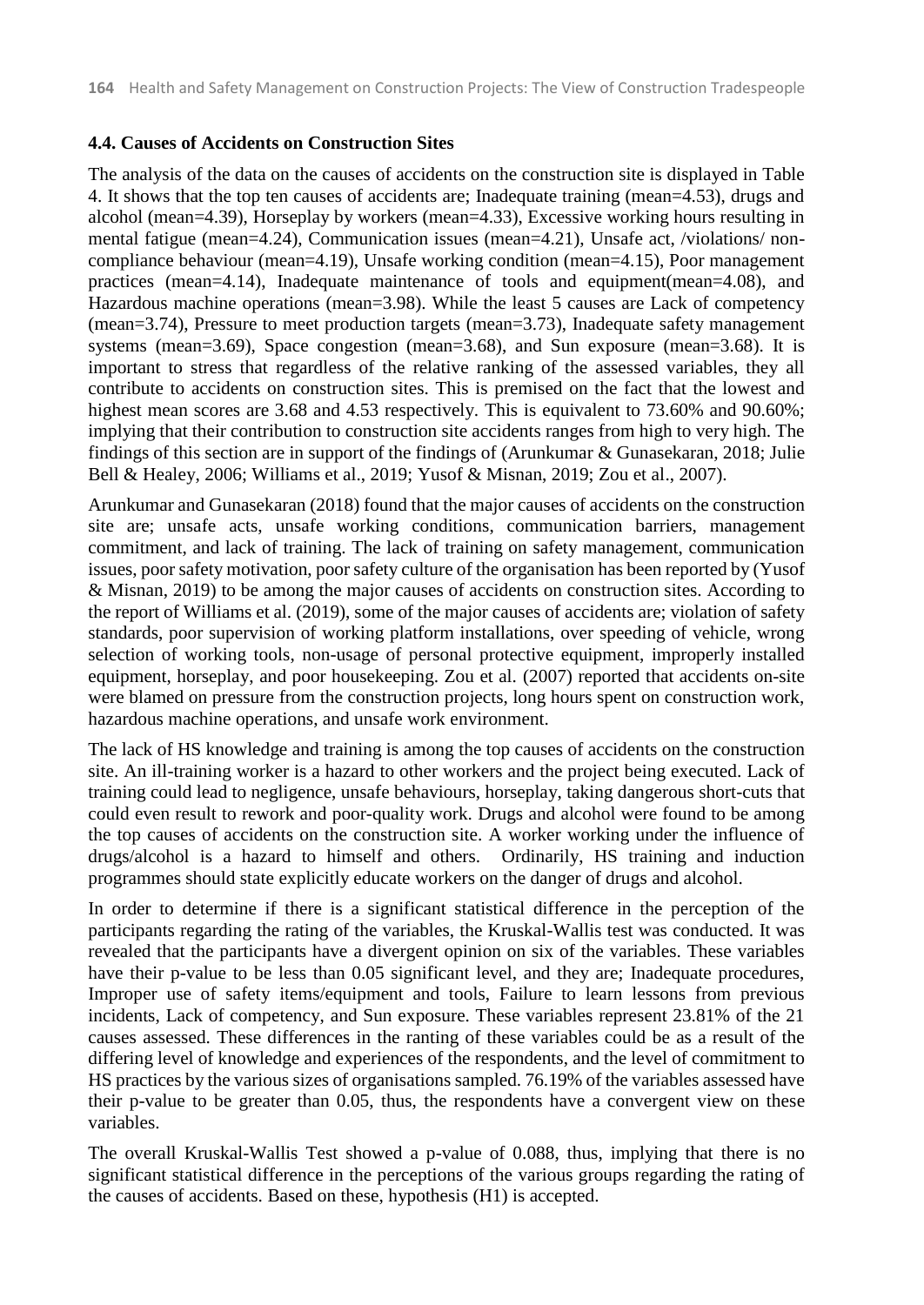|                                                     |                    |                         |                  | <b>Kruskal-Wallis Test</b> |                 |                               |
|-----------------------------------------------------|--------------------|-------------------------|------------------|----------------------------|-----------------|-------------------------------|
| Causes of accidents                                 | Mea<br>$\mathbf n$ | SD                      | Ran<br>$\bf k$   | Chi-<br>squar<br>e         | Sig.            | <b>Decisio</b><br>$\mathbf n$ |
| Excessive working hours resulting in mental fatigue | 4.24               | 1.137<br>2              | 4 <sup>th</sup>  | 1.988                      | 0.644           | Accept                        |
| Horseplay by workers                                | 4.33               | 0.808<br>6              | 3 <sup>rd</sup>  | 4.538                      | 0.338           | Accept                        |
| Hazardous machine operations                        | 3.98               | 1.082<br>7              | 10 <sup>th</sup> | 8.039                      | 0.090           | Accept                        |
| Unsafe working condition                            | 4.15               | 1.017<br>3              | 7 <sup>th</sup>  | 7.907                      | 0.095           | Accept                        |
| Space congestion                                    | 3.68               | 1.299<br>$\Omega$       | 20 <sup>th</sup> | 6.714                      | 0.152           | Accept                        |
| The pressure to meet production targets             | 3.73               | 1.257<br>$\overline{2}$ | 18 <sup>th</sup> | 6.356                      | 0.174           | Accept                        |
| Inadequate safety management systems                | 3.69               | 1.268<br>9              | 19 <sup>th</sup> | 4.938                      | 0.308           | Accept                        |
| Failure to learn lessons from previous incidents    | 3.74               | 1.299<br>5              | 16 <sup>th</sup> | 13.473                     | 0.009<br>$\ast$ | Reject                        |
| Sun exposure                                        | 3.68               | 1.271<br>$\mathbf{0}$   | 20 <sup>th</sup> | 9.983                      | 0.041<br>$\ast$ | Reject                        |
| Unsafe act, /violations/ non-compliance behaviour   | 4.19               | 1.051<br>9              | 6 <sup>th</sup>  | 6.676                      | 0.154           | Accept                        |
| Improper use of safety items/equipment and tools    | 3.85               | 1.251<br>9              | 14 <sup>th</sup> | 14.447                     | 0.006<br>$\ast$ | Reject                        |
| Lack of competency                                  | 3.74               | 1.260<br>$\overline{2}$ | 16 <sup>th</sup> | 32.194                     | 0.000<br>$\ast$ | Reject                        |
| Inadequate procedures                               | 3.91               | 1.166<br>$\overline{0}$ | $12^{th}$        | 26.186                     | 0.000<br>*      | Reject                        |
| Inadequate maintenance of tools and equipment       | 4.08               | 1.112<br>8              | <b>9th</b>       | 2.752                      | 0.600           | Accept                        |
| Communication issues                                | 4.21               | 1.007<br>1              | 5 <sup>th</sup>  | 9.36                       | 0.053           | Accept                        |
| Lack of management commitment                       | 3.97               | 1.124<br>9              | 11 <sup>th</sup> | 1.953                      | 0.744           | Accept                        |
| Ignorance of PPE (Personal Protective Equipment)    | 3.88               | 1.190<br>3              | 13 <sup>th</sup> | 2.25                       | 0.676           | Accept                        |
| Poor management practices                           | 4.14               | 1.035<br>8              | 8 <sup>th</sup>  | 2.45                       | 0.654           | Accept                        |
| Inadequate training                                 | 4.53               | 0.843<br>5              | $1^\mathrm{st}$  | 6.003                      | 0.199           | Accept                        |
| Drugs and alcohol                                   | 4.39               | 1.007<br>8              | 2 <sup>nd</sup>  | 7.207                      | 0.065           | Accept                        |
| Poor accidents reporting systems                    | 3.82               | 1.374<br>3              | 15 <sup>th</sup> | 9.275                      | 0.055           | Accept                        |

Table 4. Causes of accidents on construction sites

 $\text{``Sig.} = \text{p-value} < 0.05$ ; df=4

Following the overall Kruskal-Wallis Test which showed a significant p-value of 0.088, the Mann-Whitney U test was conducted to determine the pair of the respondents whose view will differ significantly. From table 5, it can be seen that there is no significant statistical difference in the perception of every pair of the respondent group.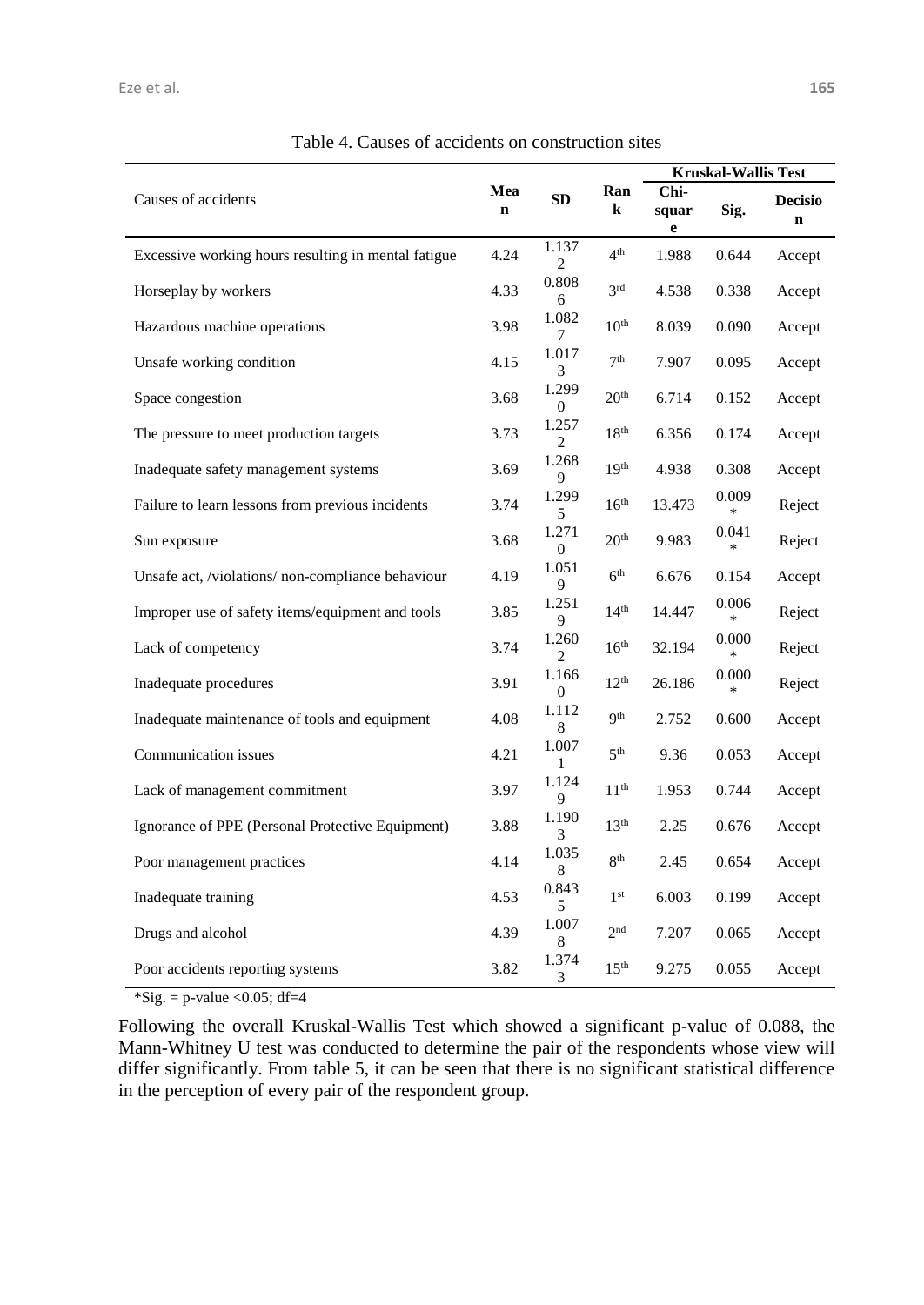| <b>Target groups</b> | N  | Z        | Sig.  | <b>Decision</b> |
|----------------------|----|----------|-------|-----------------|
| Group 1 vs Group 2   | 66 | $-1.261$ | 0.207 | Accept          |
| Group 1 vs Group 3   | 68 | $-1.741$ | 0.082 | Accept          |
| Group 1 vs Group 4   | 65 | $-1.473$ | 0.105 | Accept          |
| Group 1 vs Group 5   | 76 | $-0.959$ | 0.338 | Accept          |
| Group 2 vs Group 3   | 44 | $-0.683$ | 0.494 | Accept          |
| Group 2 vs Group 4   | 41 | $-1.873$ | 0.061 | Accept          |
| Group 2 vs Group 5   | 52 | $-0.168$ | 0.866 | Accept          |
| Group 3 vs Group 4   | 43 | $-1.011$ | 0.312 | Accept          |
| Group 3 vs Group 5   | 54 | $-0.220$ | 0.826 | Accept          |
| Group 4 vs Group 5   | 51 | $-1.319$ | 0.187 | Accept          |

Table 5. Mann-Whitney U test for causes of accident on construction site

Group 1 - Concreters/Mason/Bricklayers; Group 2 - Steel benders/fixers; Group 3 – Carpenters; Group 4 - Services Operators (Plumbers & Electricians); Group 5- Finishers (Tillers, Painters)

#### **4.5. Measures for Minimising Accidents on Construction Sites**

The result of the analysis of the data on the measures for minimising accidents on construction sites revealed that the top ten measures for preventing accidents on construction sites are; rewards and penalties for defaulters (mean=4.69), the use of personal protective equipment (mean=4.62), effective communication system on-site (mean=4.57), correct placement of ladder through proper supervision (mean=4.44), Site discipline among workers (mean=4.41), Regular inspection and maintenance of tools and equipment (mean=4.32), Encouraging healthy eating and monitor workers diets (mean=4.31), Strict monitoring and enforcement of safety regulation (mean=4.23), Management commitment on HS practices (mean=4.22), and Health and safety training and induction programmes (mean=4.21). The least five measures for preventing accidents on construction sites are; proper workers' welfare (mean=3.94), Client commitment to bring an improvement to safety (mean=3.86), Exchanges of knowledge and experiences on HS best practices (mean=3.72), Creation and implementation of HS plans (mean=3.66), and Government supports and commitment (mean=3.46). Based on these results, the lowest and highest mean scores are 3.46 and 4.69 respectively. This is equivalent to 69.20 and 93.80%, thus, this implies a moderate to very high importance/efficacy of the assessed measures. The result of this section supports the submissions of (D. O. Aghimien et al., 2019; Belayutham & Ibrahim, 2019; Sunindijo, 2015; Williams et al., 2019).

According to Belayutham & Ibrahim (2019), rewards and penalties for defaulters, effective communication system on-site, and health and safety training programmes were among the HS improvement strategies. Sunindijo (2015) advocated for safety training incentives and supports; to enable companies to improve on their training programmes. Tanko et al. (2020) recommended the provision of safety training and penalties to workers who fail to comply with PPE usage. Williams et al. (2019) also submitted that appropriate preventive measures for the occurrence of accidents are; management enforcing compliance with safety standards, the use of personal protective equipment, correct placement of ladder through proper supervision, constant training on right selection and use of equipment/tools, correctness of design, an inspection of equipment, site discipline among workers, appropriateness in the usage of safety items, conspicuous location of warning signs, regular maintenance of tools and equipment, and reporting of accidents.

Management commitment and support is the key to ensuring strict monitoring and enforcement, ensuring effective communications between workers and supervisors and management.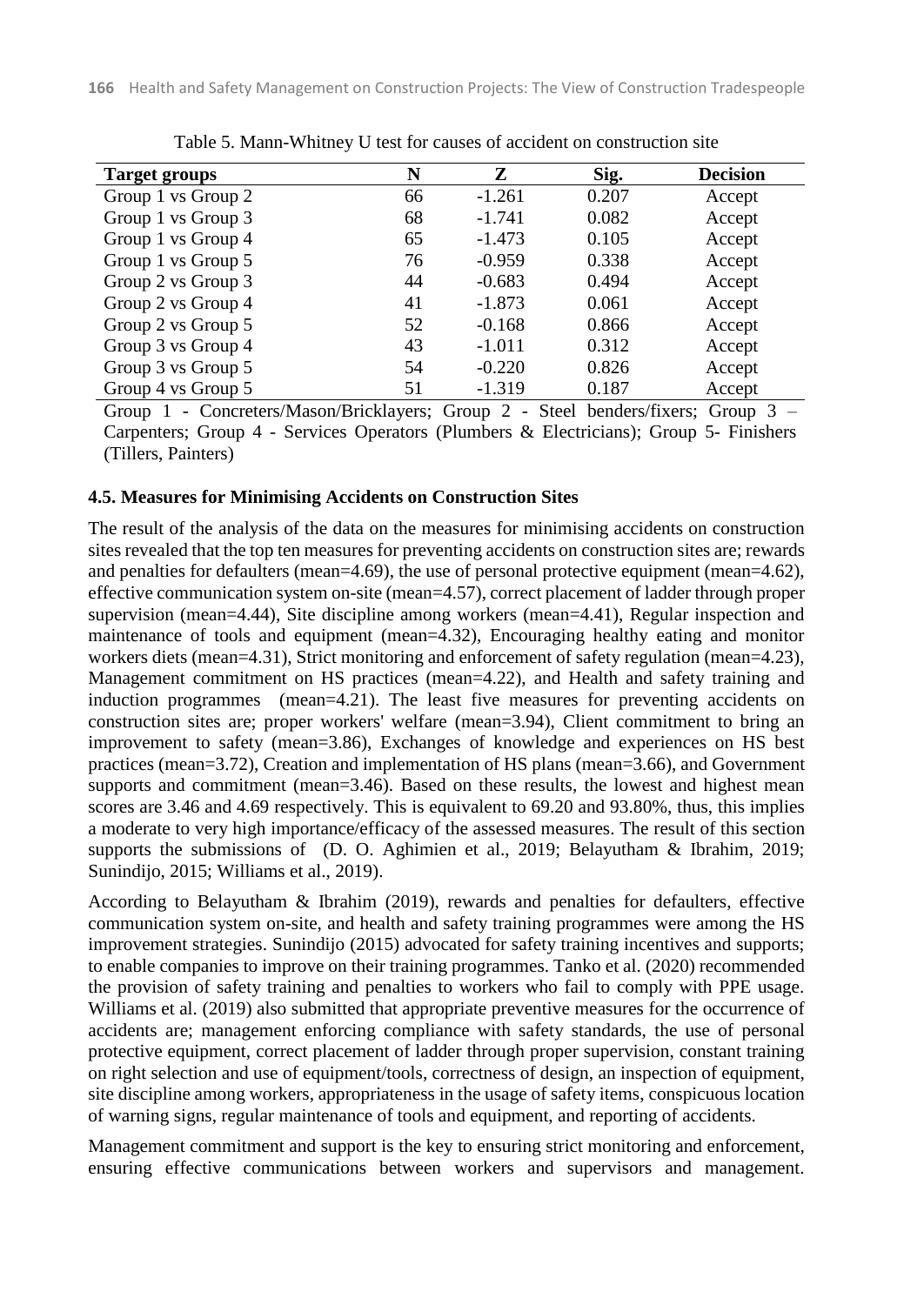Construction workers should also be encouraged on healthy eating and dieting, which includes informing workers on the dangers of drug and alcohol consumption.

Similarly, the Kruskal-Wallis Test conducted revealed that the respondents' view differs in six of the assessed measures. These measures are; appropriateness in the usage of safety items, efficient accident reporting systems, reducing the amount of night work, proper workers' welfare, client commitment to bring an improvement to safety, and government supports and commitment. The variables have their p-value to be less than 0.05 significant levels. They represent about 24.0% of the 25 assessed measures. The opinion of the participants is said to be divergent on these variables. 76.0 %( 19) of the assessed variables have their p-value to be greater than 0.05, which implies a convergent opinion.

The overall Kruskal-Wallis Test for the 25 assessed variables showed a p-value of 0.623, thus, implying that there is no significant statistical difference in the perceptions of the various groups regarding the rating of the measures of accident prevention on construction sites. Based on these, hypothesis (H2) is accepted.

|                                                                |      |           |                  | <b>Kruskal-Wallis Test</b> |          |                 |
|----------------------------------------------------------------|------|-----------|------------------|----------------------------|----------|-----------------|
| Accidents prevention measures                                  | Mean | <b>SD</b> | Rank             | Chi-<br>square             | Sig.     | <b>Decision</b> |
| Client commitment to bring an improvement to safety            | 3.86 | 1.3495    | 22 <sup>nd</sup> | 12.026                     | $0.017*$ | Reject          |
| Health and safety training and induction programmes            | 4.21 | 0.9252    | 10 <sup>th</sup> | 8.141                      | 0.087    | Accept          |
| Exchanges of knowledge and experiences on HS best<br>practices | 3.72 | 1.1063    | 23 <sup>rd</sup> | 7.432                      | 0.115    | Accept          |
| Strict monitoring and enforcement of safety regulation         | 4.23 | 0.9395    | 8 <sup>th</sup>  | 5.521                      | 0.238    | Accept          |
| Rewards and penalties for defaulters                           | 4.69 | 0.6775    | 1 <sup>st</sup>  | 8.091                      | 0.090    | Accept          |
| Effective communication system on site                         | 4.57 | 0.8409    | 3 <sup>rd</sup>  | 7.307                      | 0.075    | Accept          |
| Government supports and commitment                             | 3.46 | 1.2547    | 25 <sup>th</sup> | 40.624                     | $0.000*$ | Reject          |
| Creation and implementation of HS plans                        | 3.66 | 1.2682    | 24 <sup>th</sup> | 3.012                      | 0.069    | Accept          |
| Proper workers' welfare                                        | 3.94 | 1.1643    | 21 <sup>st</sup> | 17.768                     | $0.001*$ | Reject          |
| Daily toolbox or safety meetings                               | 4.06 | 1.0263    | 16 <sup>th</sup> | 1.060                      | 0.901    | Accept          |
| Reduce the amount of night work                                | 3.97 | 1.0522    | 20 <sup>th</sup> | 15.669                     | $0.003*$ | Reject          |
| Regular and frequent breaks                                    | 4.16 | 1.0055    | 11 <sup>th</sup> | 9.022                      | 0.061    | Accept          |
| Clear signage to warn of danger                                | 4.15 | 1.1375    | 12 <sup>th</sup> | 2.269                      | 0.676    | Accept          |
| Introduce a warm-up or callisthenics exercise                  | 4.02 | 1.1282    | 18 <sup>th</sup> | 4.020                      | 0.180    | Accept          |
| Avoid sunlight to minimize fatigue and glare                   | 4.09 | 1.1660    | 15 <sup>th</sup> | 3.954                      | 0.190    | Accept          |
| Practice defensive driving/parking/backing up                  | 4.05 | 1.0271    | 17 <sup>th</sup> | 3.357                      | 0.304    | Accept          |
| Encouraging healthy eating and monitor workers diets           | 4.31 | 0.7481    | 7 <sup>th</sup>  | 3.178                      | 0.348    | Accept          |
| The use of personal protective equipment                       | 4.62 | 0.5427    | 2 <sub>nd</sub>  | 2.469                      | 0.615    | Accept          |
| Correct placement of the ladder through proper supervision     | 4.44 | 0.8993    | 4 <sup>th</sup>  | 2.147                      | 0.709    | Accept          |
| Management commitment to HS practices                          | 4.22 | 1.0867    | <b>Qth</b>       | 1.554                      | 0.817    | Accept          |
| Site discipline among workers                                  | 4.41 | 0.9817    | 5 <sup>th</sup>  | 1.090                      | 0.922    | Accept          |
| Appropriateness in the usage of safety items                   | 4.12 | 1.1346    | 14 <sup>th</sup> | 15.070                     | $0.005*$ | Reject          |
| Regular inspection and maintenance of tools and equipment      | 4.32 | 0.8755    | 6 <sup>th</sup>  | 6.214                      | 0.157    | Accept          |
| Efficient accident reporting systems                           | 4.01 | 1.1505    | 19 <sup>th</sup> | 14.296                     | $0.006*$ | Reject          |
| Provision of adequate safety facilities                        | 4.15 | 0.8726    | 12 <sup>th</sup> | 4.9880                     | 0.3124   | Accept          |

Table 6. Measures for preventing accidents on construction sites

 $*Sig. = p-value < 0.05$ ; df=4

Following a significant p-value of 0.623 obtained for the overall Kruskal-Wallis Test, the Mann-Whitney U test was conducted to determine the pair of the respondents whose views will differ significantly. From table 7, it can be seen that there is no significant statistical difference in the perception of every pair of the respondents, except for Group 2 vs Group 4 (Group 2 - Steel benders/fixers VS Group 4 - Services Operators (Plumbers & Electricians)). This pair has a p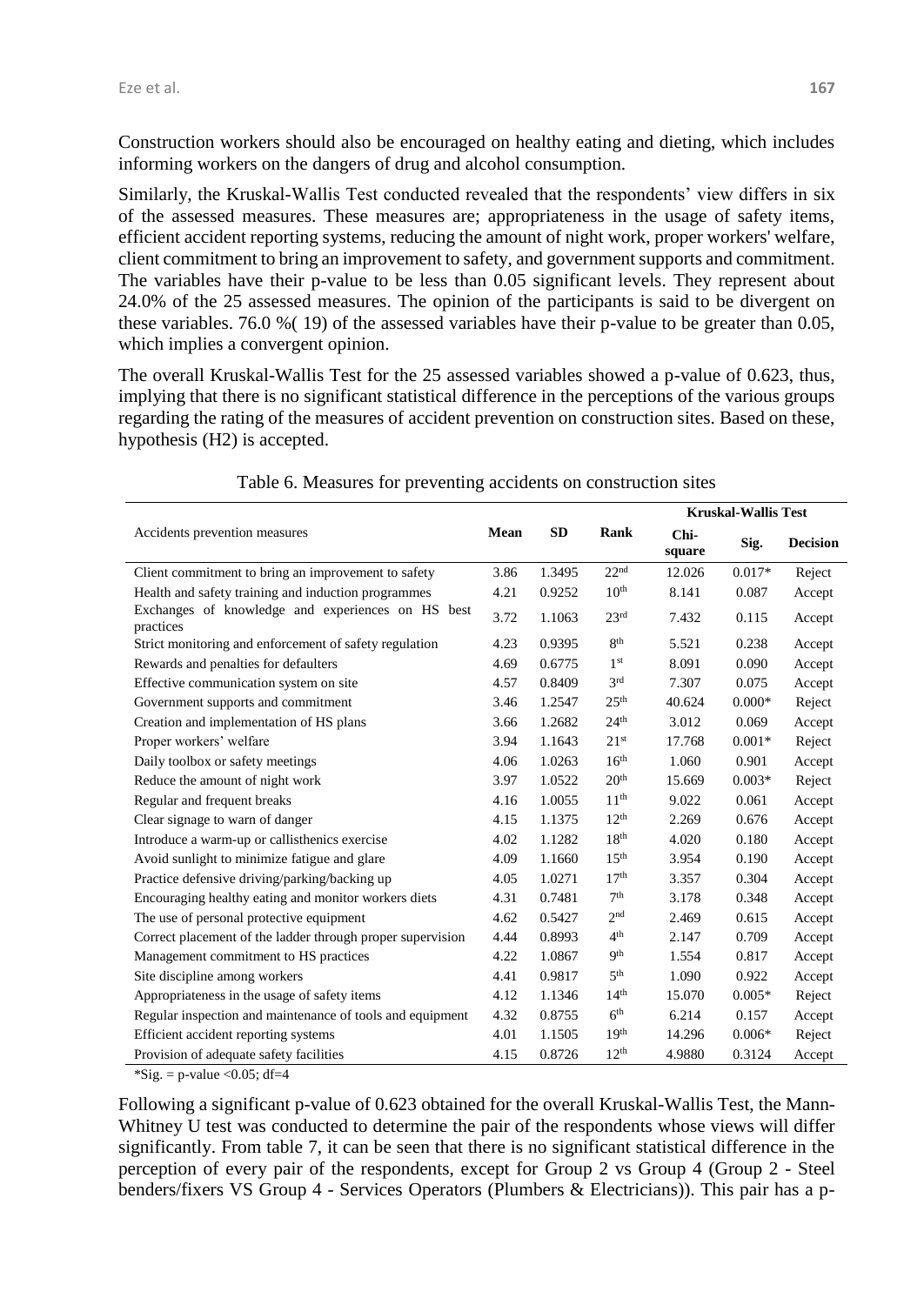value of less than 0.05, indicating a divergence of opinion between the two trade groups. This, therefore calls for further reflection and could be a basis for further investigation.

| <b>Target groups</b> | N  | Z        | Sig.     | <b>Decision</b> |
|----------------------|----|----------|----------|-----------------|
| Group 1 vs Group 2   | 66 | $-1.505$ | 0.132    | Accept          |
| Group 1 vs Group 3   | 68 | 0.000    | 1.000    | Accept          |
| Group 1 vs Group 4   | 65 | $-1.445$ | 0.148    | Accept          |
| Group 1 vs Group 5   | 76 | $-0.64$  | 0.522    | Accept          |
| Group 2 vs Group 3   | 44 | $-1.296$ | 0.195    | Accept          |
| Group 2 vs Group 4   | 41 | $-2.577$ | $0.010*$ | Reject          |
| Group 2 vs Group 5   | 52 | $-1.682$ | 0.092    | Accept          |
| Group 3 vs Group 4   | 43 | $-1.232$ | 0.218    | Accept          |
| Group 3 vs Group 5   | 54 | $-0.403$ | 0.687    | Accept          |
| Group 4 vs Group 5   | 51 | $-0.542$ | 0.588    | Accept          |

Table 7. Mann-Whitney U test for causes of accident on construction site

Group 1 - Concreters/Mason/Bricklayers; Group 2 - Steel benders/fixers; Group 3 – Carpenters; Group 4 - Services Operators (Plumbers & Electricians); Group 5- Finishers (Tillers, Painters)

### **5. CONCLUSION AND RECOMMENDATIONS**

This study adopted a well-structured questionnaire and the stratified purposive sampling technique gathering data from construction tradespeople regarding the health and safety practices on construction sites within Abuja, Nigeria. The objectives were to determine the trade with the highest accident exposure, the causes of accidents, and possible measures of preventing accidents on construction sites. With a fair representation of the main trade groups from construction SMEs and large organisations, the study was able to meet its aim.

The study found that trades groups such as 'Concreters/Mason/Bricklayers', 'Carpenters', and 'Steel benders/fixers/welders', are the trades groups that are more vulnerable to hazards and accidents on construction sites. Also, Fall-related, Slip and trip, contact with objects (struck by objects) and Vehicle/machine-related accidents are the most occurring accidents types in the construction industry. The most critical causes of accidents based on tradespeople perception are; inadequate training, Drugs, and alcohol, Horseplay by workers, Excessive working hours resulting in mental fatigue, Communication issues, Unsafe act, /violations/ non-compliance behaviour, Unsafe working condition, Poor management practices, Inadequate maintenance of tools and equipment, and Hazardous machine operations. The study also found that the most important measures for preventing accidents on construction sites are; rewards and penalties for defaulters, the use of personal protective equipment, Effective communication system on-site, Correct placement of ladder through proper supervision, Site discipline among workers, Regular inspection and maintenance of tools and equipment, Encouraging healthy eating and monitor workers diets, Strict monitoring and enforcement of safety regulation, Management commitment on HS practices, and Health and safety training and induction programmes. The study concludes that there is a low level of implementation of health and safety management practices on construction projects site by construction organisations. This conclusion is premised on the very high level of occurrence of the major accident types observed in this study.

Based on the major findings, the following recommendations were made to improve health and safety management practices on the construction site. These will ensure the safety of the critical workers like the tradespeople and ensure timely and cost-effective delivery of the project with the required quality specification.

1. Periodic HS compliance rewards to the most HS compliant workers or trade groups. This will encourage others to emulate their pairs. Also, the introduction of penalties or punishment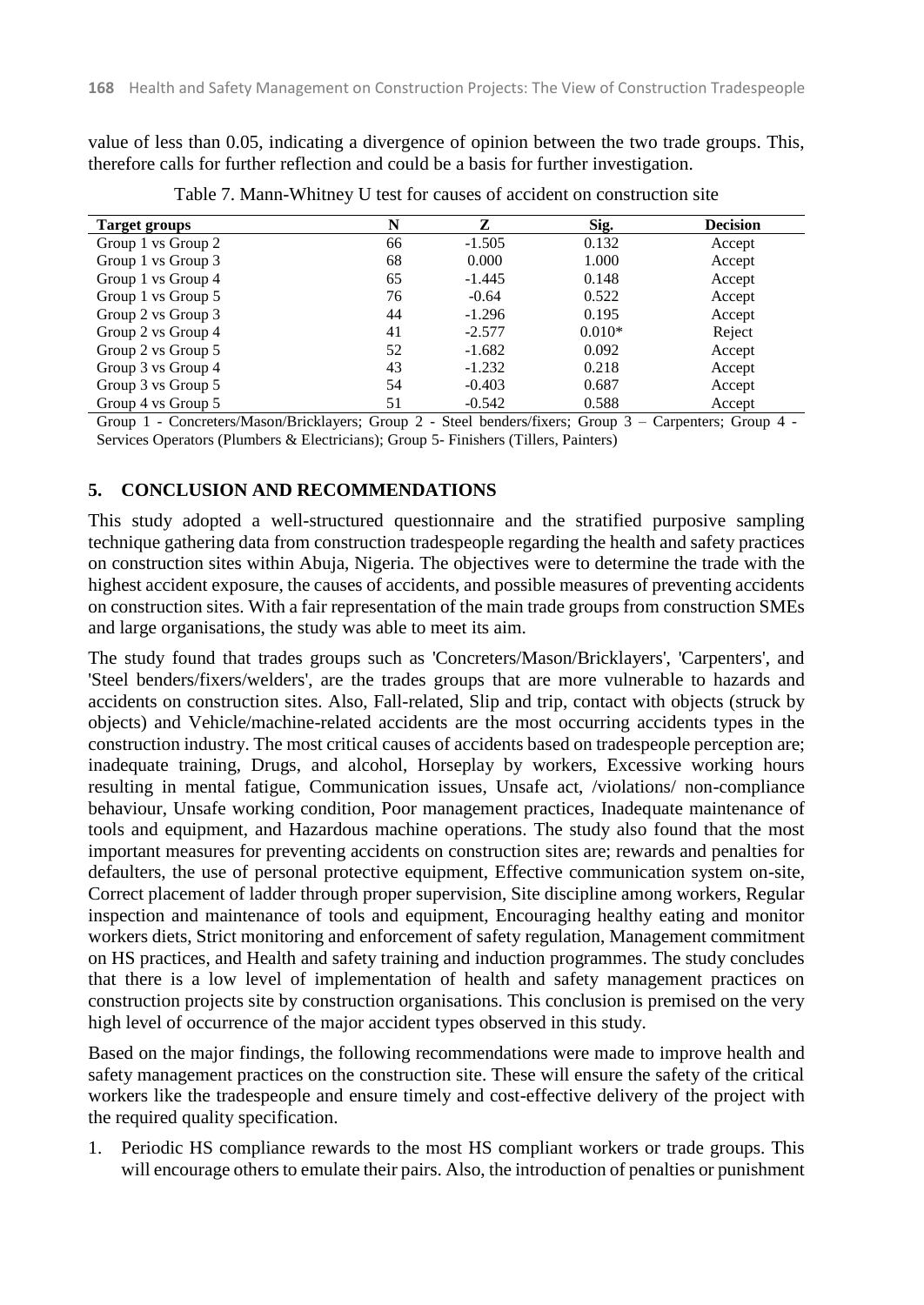to HS deviant workers or trades groups. This will serve as a deterrent and control to those workers who have normalised deviant behaviours with regards to health and safety practices.

- 2. The management of construction project site should up their game and commit more resources and efforts to ensure that HS is taken seriously by all and sundry. This entails strict monitoring and enforcement of safety regulation in terms of use of PPE, proper housekeeping, an inspection of tools/equipment, and inspection of working platforms above chest level (e.g. ladders and scaffolds), proper supervision of workers to avoid horse plays during working hours and within working areas. Health and safety training and induction programmes should be taken seriously and a system of check should be provided to ensure that every employee passed the primary induction tests and are well trained on the issues of HS.
- 3. The introduction of weekly alcohol and drug test to ensure that workers are in their right frame of mind at all times. This will help curtain accidents from slip and trip, falls, and vehicle-rated accidents.
- 4. There should be better communication and exchange of information across the site management and organisational hierarchy. Also, workers should be encouraged on healthy eating and to ensure a balanced diet at all times.
- 5. The length of overtime should be reduced and a system of the shift should be put in place to avoid some workers working overtime which predisposes them to hazards. More lighting should be provided where night work is allowed, and those workers on night shift should also have regular safety toolbox meetings, and sometimes safety drills are organised to awaken their consciousness to safety issues.

This study sampled only construction tradespeople who have been identified as very critical to success or order wise of a construction project delivery. The failure of the set of workers means that construction projects will fail in terms of time cost and quality, these make their health and safety, and mental well-being a key ingredient to the delivery of projects.

This study adds to the available body of knowledge on health and safety practices in the construction industry. The study will assist the management of construction organisations in coming up with the most suitable accident prevention measures to implement their projects. Also, the pricing of the Health and Safety section of the bill of quantities will improve as this study has identified the major causes and prevention measures that would be integrated into the buildingup of HS rates. Also when the findings of this study are communicated to construction field workers, their safety consciousness would improve because they would have seen the major causes of accidents, their exposure level, and the frequency with which these accident types occur. However, care should be exercised when generalising the major findings of this study in other regions or countries. This is because the study is limited by geographical boundary and sample size. Therefore, a similar study that would consider a larger sample size could be carried out in other states or countries, or regions so that results could be compared. This is because HS practices and implementation differ from country to country and from company to company. Also, requiring investigation is the contribution of construction tradespeople health and safety deviances could impact the project time, cost and quality, and the organisation at large.

### **REFERENCES**

Abas, N. H., Jalani, A. F. A., & Affandi, H. M. (2020). Construction stakeholders' perceptions of occupational safety and health risks in Malaysia. *International Journal of Sustainable Construction Engineering and Technology*, *11*(1), 300–311. https://doi.org/10.30880/ijscet.2020.11.01.029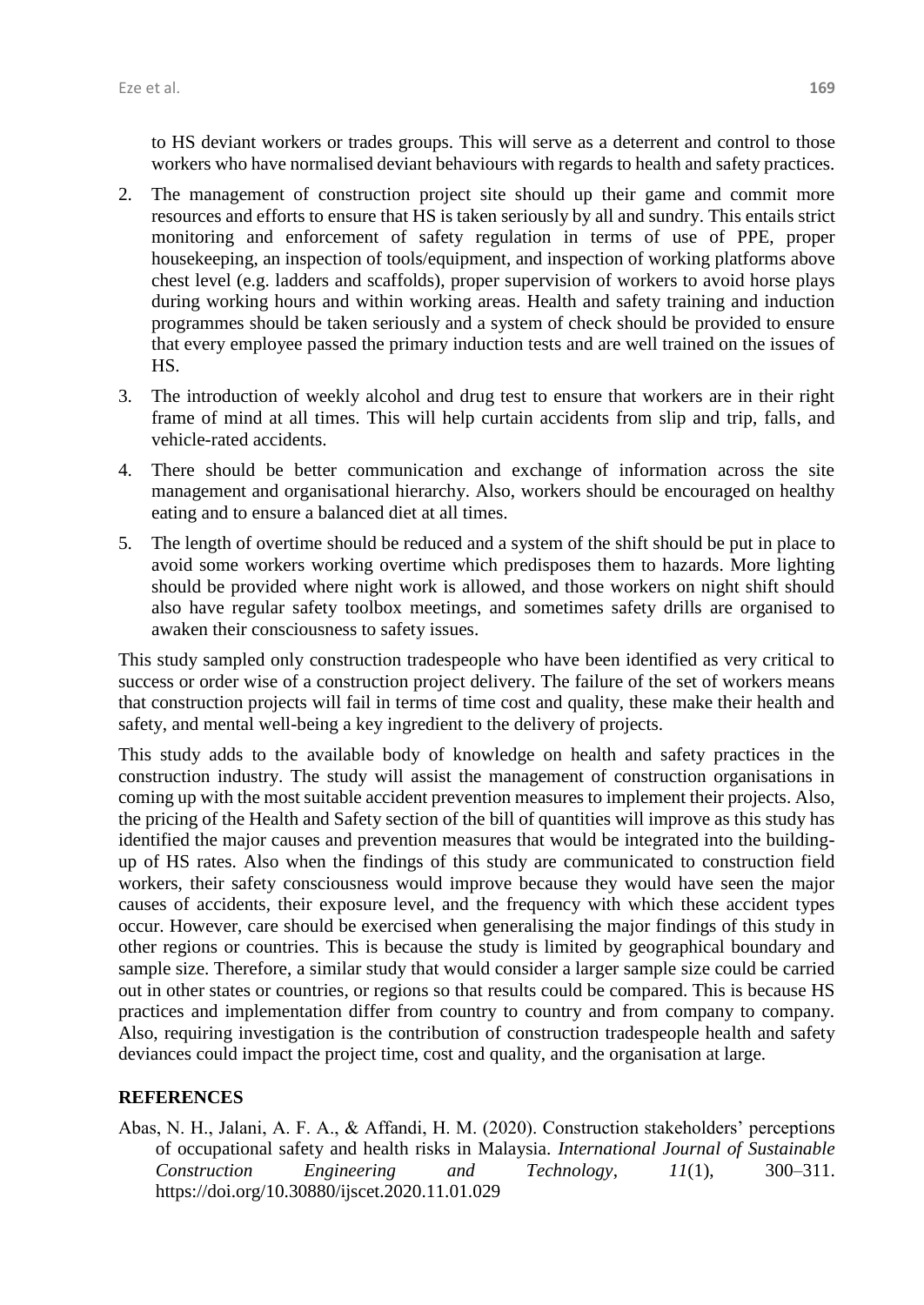- Afolabi, A. O., Ojelabi, R. A., Omuh, I., Tunji-Olayeni, P., & Adeyemi, M. (2018). Critical success factors influencing productivity of construction artisans in the building industry. *International Journal of Mechanical Engineering and Technology*, *9*(8), 858–867.
- Aghimien, D., Aigbavboa, C., Thwala, G., & Thwala, W. (2019). Critical Drivers for Health and Safety Management among SMEs in the Eswatini Construction Industry. *IOP Conference Series: Materials Science and Engineering*, *640*(1). https://doi.org/10.1088/1757- 899X/640/1/012005
- Aghimien, D. O., Aigbavboa, C., Ngcobo, N., & Thwala, W. D. (2019). Challenges of Sustainable Construction: A Study of Educational Buildings in Nigeria. *13th Built Environment Conference*.
- Agyekum, K., Simons, B., & Botchway, S. Y. (2018). Factors influencing the performance of safety programmes in the Ghanaian construction industry. *Acta Structilia*, *25*(2), 39–68. https://doi.org/10.18820/24150487/as25i2.2
- Ali, H., Azimah Chew Abdullah, nor, & Subramaniam, C. (2009). Management practice in safety culture and its influence on workplace injury: An industrial study in Malaysia. *Disaster Prevention and Management: An International Journal*, *18*(5), 470–477. https://doi.org/10.1108/09653560911003660
- Alinaitwe, H., Mwakali, J. ., & Hansson, B. (2007). Analysis of Accidents on Building Construction Sites Reported in Uganda during 2001 - 2005. *Proceedings of the CIB World Building Congress 2007*, 1208–1221. https://www.irbnet.de/daten/iconda/CIB4931.pdf
- Arunkumar, K., & Gunasekaran, J. (2018). Causes and effects of accidents on construction site. *International Journal of Engineering Science and Computing*, *8*(6), 18102–18110.
- Baradan, S., & Usmen, M. A. (2006). Comparative Injury and Fatality Risk Analysis of Building Trades. *Journal of Construction Engineering and Management*, *132*(5), 533–539. https://doi.org/10.1061/(asce)0733-9364(2006)132:5(533)
- Belayutham, S., & Ibrahim, C. K. I. C. (2019). Barriers and strategies for better safety practices: The case of construction SMEs in Malaysia. *Construction Economics and Building*, *19*(1). https://doi.org/10.5130/AJCEB.v19i1.6331
- Bernard, H. R. (2006). *Research Methods in Anthropology: Qualitative and Quantitative Approaches*. https://books.google.co.id/books/about/Research\_Methods\_in\_Anthropology.html?id=LvF -afWmvlkC&redir\_esc=y
- Chen, W. T., Tsai, I. C., Merrett, H. C., Lu, S. T., Lee, Y. I., You, J. K., & Mortis, L. (2020). Construction safety success factors: A Taiwanese case study. *Sustainability (Switzerland)*, *12*(16). https://doi.org/10.3390/SU12166326
- Choi, S. D. (2015). Aging Workers and Trade-Related Injuries in the US Construction Industry. *Safety and Health at Work*, *6*(2), 151–155. https://doi.org/10.1016/j.shaw.2015.02.002
- Choudhry, R. M., Fang, D., & Ahmed, S. M. (2008). Safety management in construction: Best practices in Hong Kong. *Journal of Professional Issues in Engineering Education and Practice*, *134*(1), 20–32. https://doi.org/10.1061/(ASCE)1052-3928(2008)134:1(20)
- Constructionworld. (2017). *Top 10 Tips for Preventing Accidents on Construction Sites*. http://www.constructionworld.org/top-10-tips-preventing-accidents-construction-sites/
- Eze, E., Seghosime, R., Eyong, O., & Loya, O. (2017). Assessment of materials waste in the construction industry: A view of Construction Operatives, Tradesmen and Artisans in Nigeria. *The International Journal of Engineering and Science*, *06*(04), 32–47. https://doi.org/10.9790/1813-0604013247
- Ghasemi, A., & Zahediasl, S. (2012). Normality tests for statistical analysis: A guide for nonstatisticians. *International Journal of Endocrinology and Metabolism*, *10*(2), 486–489. https://doi.org/10.5812/ijem.3505
- Hair, J. F., Black, W. C., Babin, B. J., & Anderson, R. E. (2010). Multivariate Data Analysis. In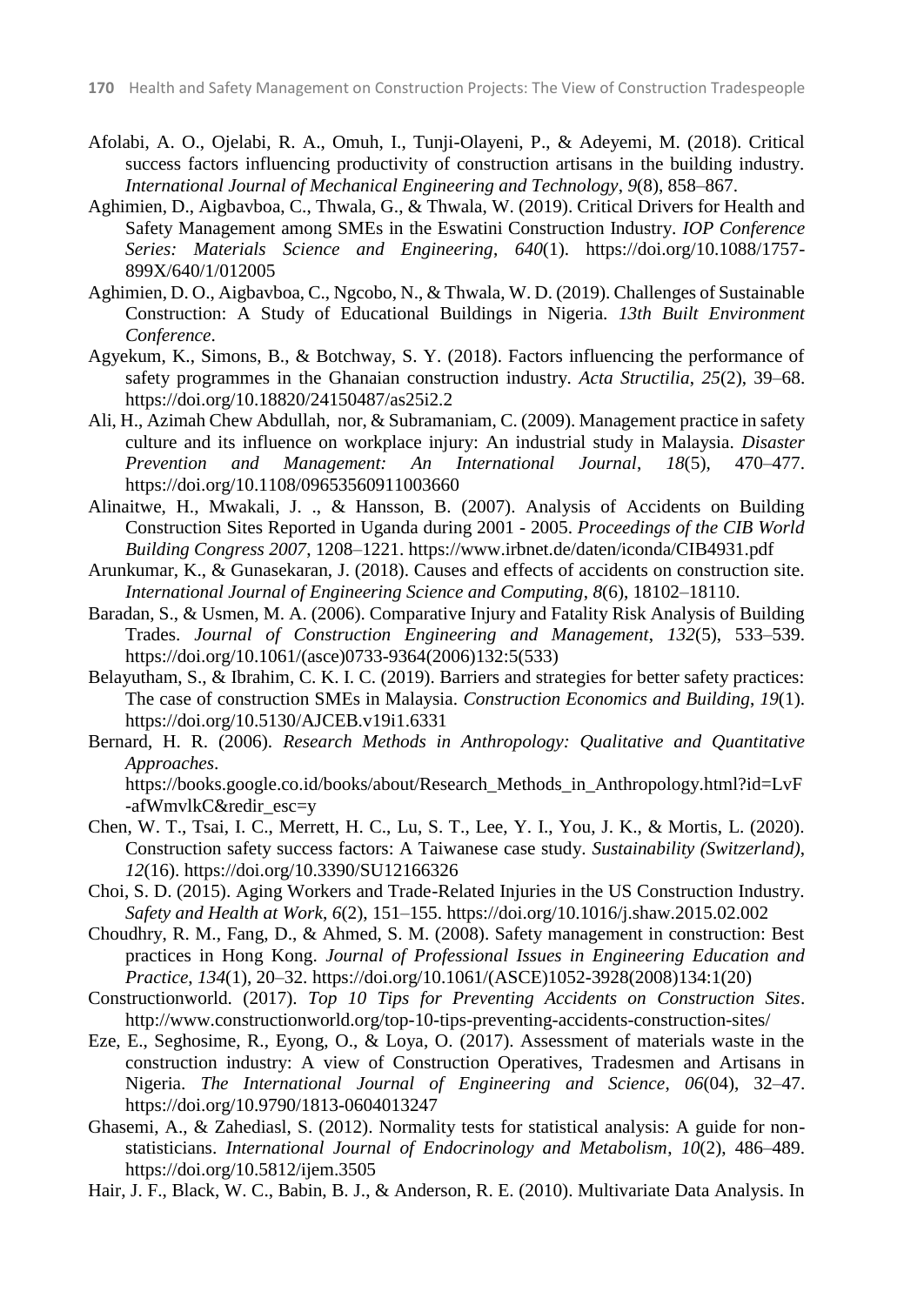*Vectors*. https://doi.org/10.1016/j.ijpharm.2011.02.019

- Hasle, P., & Limborg, H. J. (2006). A review of the literature on preventive occupational health and safety activities in small enterprises. *Industrial Health*, *44*(1), 6–12. https://doi.org/10.2486/indhealth.44.6
- HG.org Legal Resources. (2020). *Common Causes of Construction Site Accidents*. https://www.hg.org/legal-articles/common-causes-of-construction-site-accidents-27703
- Idoro, G. I. (2008). Health and safety management efforts as correlates of performance in the Nigerian construction industry. *Journal of Civil Engineering and Management*, *14*(4), 277– 285. https://doi.org/10.3846/1392-3730.2008.14.27
- Ismail, Z., Doostdar, S., & Harun, Z. (2012). Factors influencing the implementation of a safety management system for construction sites. *Safety Science*, *50*(3), 418–423. https://doi.org/10.1016/j.ssci.2011.10.001
- Julie Bell, & Healey, N. (2006). *The Causes of Major Hazard Incidents and How to Improve Risk Control and Health and Safety Management: A Review of the Existing Literature*.
- Khosravi, Y., Asilian-Mahabadi, H., Hajizadeh, E., Hassanzadeh-Rangi, N., Bastani, H., & Behzadan, A. H. (2014). Factors influencing unsafe behaviors and accidents on construction sites: A review. *International Journal of Occupational Safety and Ergonomics*, *20*(1), 111– 125. https://doi.org/10.1080/10803548.2014.11077023
- Kirwan, B. (1998). Safety Management Assessment and Task Analysis—A Missing Link? In *Safety Management* (pp. 67–92). Elsevier. https://doi.org/10.1016/b978-008043075- 1/50005-4
- Kukoyi, P. O., & Smallwood, J. J. (2017). A Qualitative Study of Health and Safety (H&S) Construction Practices in Lagos. *Journal of Construction Business and Management (JCBM)*, *1*(1), 1–7. http://journals.uct.ac.za/index.php/jcbm
- Lingard, H., Wakefield, R., & Blismas., N. (2013). If you cannot measure it, you cannot improve it: Measuring health and safety performance in the construction industry. *The 19th Triennial CIB World Building Congress*.
- Mohammed, K., Khan, I., Suguna, K., & Raghunath, P. N. (2015). Factor Analysis on Safety Management in Construction Projects. In *Asian Journal of Applied Sciences* (Vol. 3, Issue 4). www.ajouronline.com
- Odeyinka, H. A., Akindele, A. A., & Oladapo, O. (2006). Assessing risk impacts on construction cost. In E. Sivyer (Ed.), *The construction and building research conference*. The Royal Institution of Chartered Surveyors.
- Okoye, P. U. (2018). Occupational health and safety risk levels of building construction trades in Nigeria. *Construction Economics and Building*, *18*(2), 92–109. https://doi.org/10.5130/AJCEB.v18i2.5882
- Palinkas, L. A., Horwitz, S. M., Green, C. A., Wisdom, J. P., Duan, N., & Hoagwood, K. (2015). Purposeful Sampling for Qualitative Data Collection and Analysis in Mixed Method Implementation Research. *Administration and Policy in Mental Health and Mental Health Services Research*, *42*(5), 533–544. https://doi.org/10.1007/s10488-013-0528-y
- Patton, M. Q. (2002). Qualitative research and evaluation methods. Thousand Oaks. *Cal.: Sage Publications*.
- Ray, P. K., Parida, R., & Saha, E. (2015). Status Survey of Occupational Risk Factors of Manual Material Handling Tasks at a Construction Site in India. *Procedia Manufacturing*, *3*, 6579– 6586. https://doi.org/10.1016/j.promfg.2015.07.279
- Schneider, S., & Susi, P. (1994). Ergonomics and construction: A review of potential hazards in new construction. *American Industrial Hygiene Association Journal*, *55*(7), 635–649. https://doi.org/10.1080/15428119491018727
- Sukamani, D., & Wang, J. (2020). Prospective safety performance in construction industries in Nepal. *Jordan Journal of Civil Engineering*, *14*(4), 457–475.